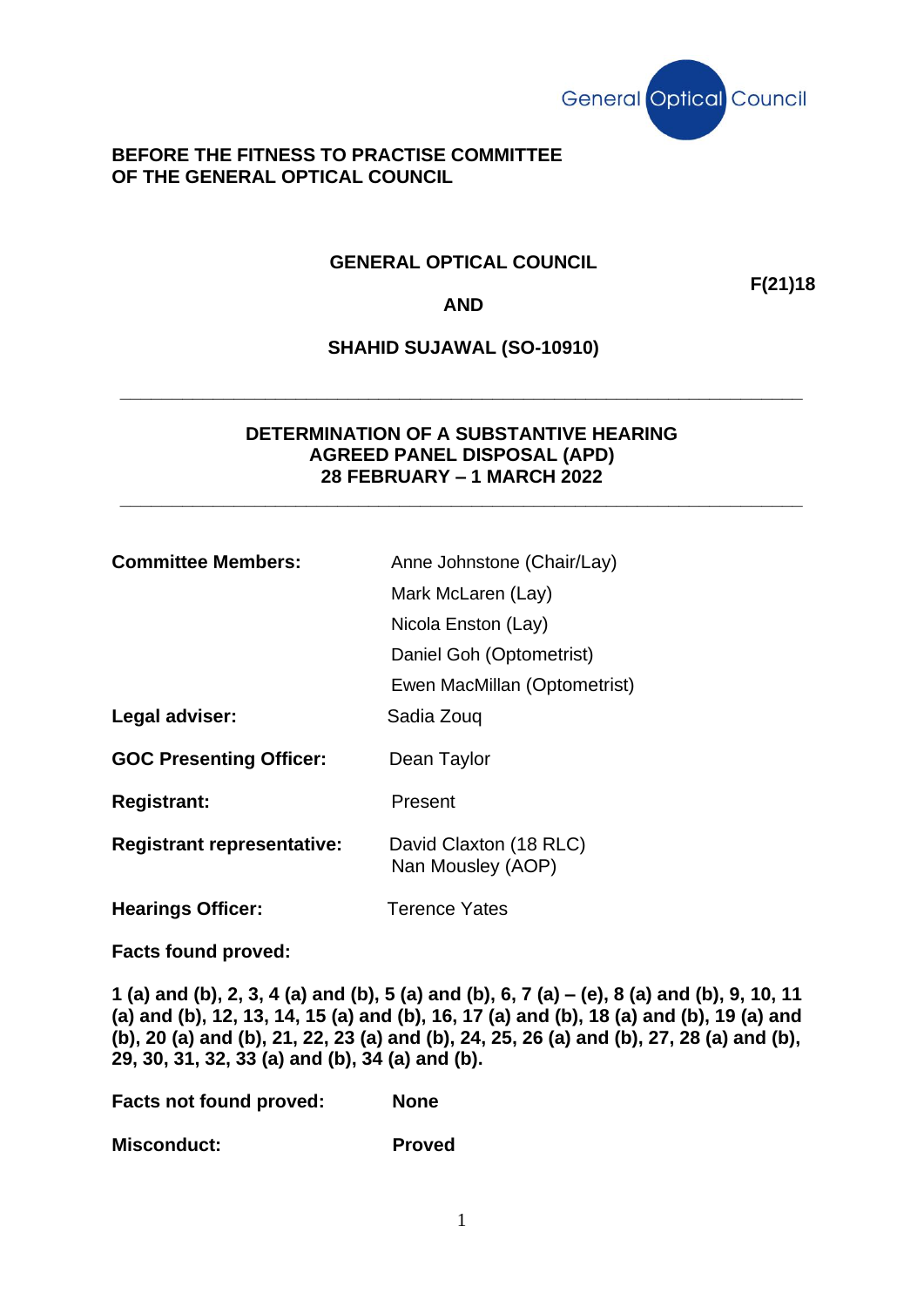

**Impairment:** Proved

**Sanction: 9-month Suspension Order (Without Review)**

**Immediate order: None**

# **ALLEGATION**

**\_\_\_\_\_\_\_\_\_\_\_\_\_\_\_\_\_\_\_\_\_\_\_\_\_\_\_\_\_\_\_\_\_\_\_\_\_\_\_\_\_\_\_\_\_\_\_\_\_\_\_\_\_\_\_\_\_\_\_\_\_\_\_\_\_\_**

The Council alleges that in relation to you, Mr Shahid Sujawal (SO-10910), a registered optometrist:

# **Patient A**

- 1. On or around 14 June 2018 or 2 August 2018, you retrospectively amended the patient records of Patient A for 23 April 2018 by:
	- a. Recording that the criteria for sight impairment had been discussed;
	- b. Recording that low visual aids had been dispensed;
- 2. On or around 3 August 2018, you retrospectively amended the patient records of Patient A for 23 April 2018 by recording that an Amsler test had been conducted;
- 3. On or around 27 September 2018, you retrospectively amended the patient records of Patient A for 23 April 2018 by recording that you had explained how low visual aids were to be used;
- 4. Your actions at (1), (2) and/or (3) were:
	- a. Misleading; and/or
	- b. Dishonest in that you knew the retrospective amendments did not accurately reflect the sight test that you completed on Patient A on 23 April 2018.

# **Patient B**

- 5. On or around 6 August 2018, you retrospectively amended the patient records of Patient B for 16 March 2018 by:
	- a. Adding the note "not sure which" to the section of the records titled "History>Presenting Complaint";
	- b. Adding cover test results;
- 6. On or around 17 August 2018 you retrospectively amended the patient records of Patient B for 16 March 2018 by adding commentary on the eye symptoms with prescription;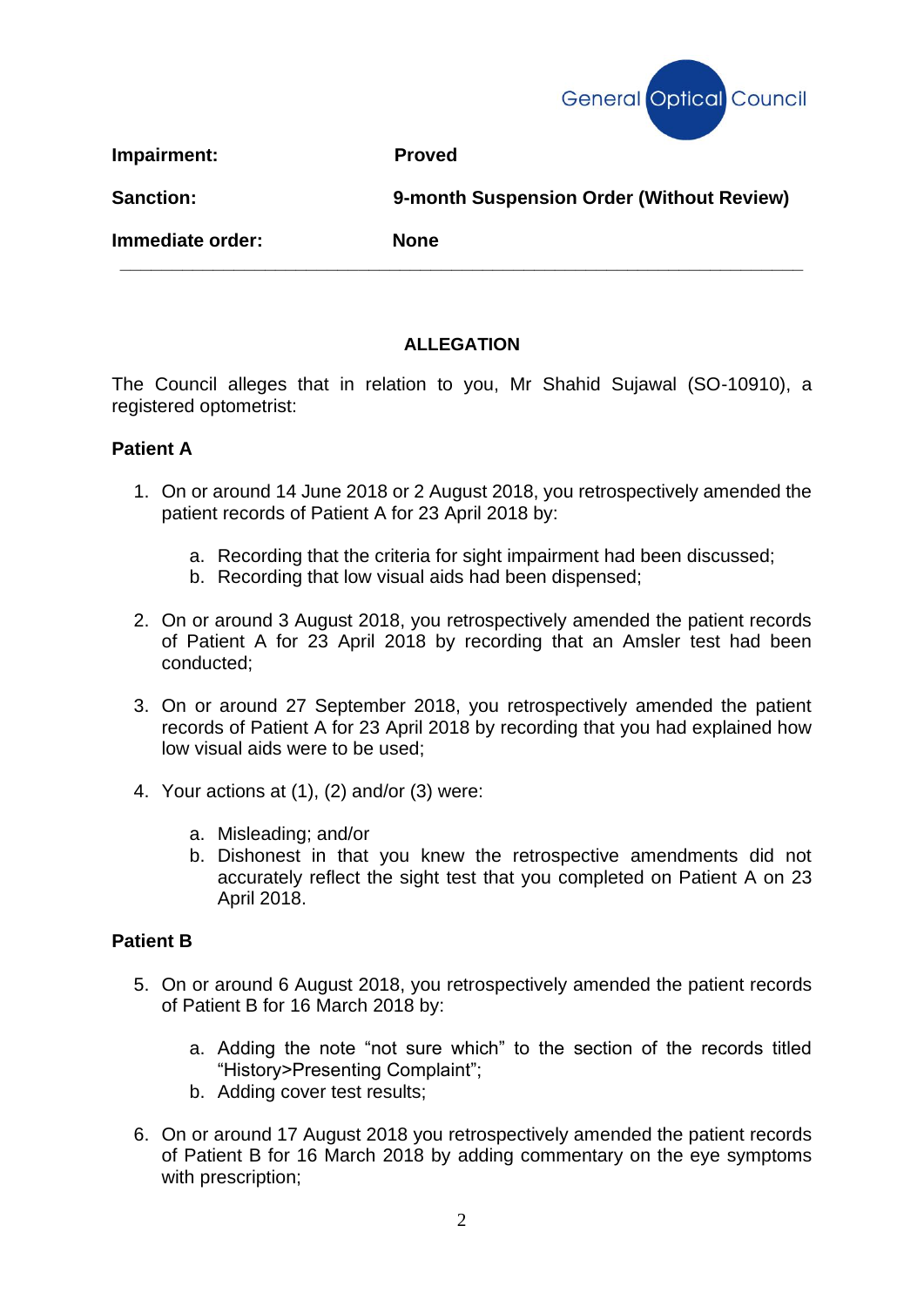

- 7. On or around 26 September 2018, you retrospectively amended the patient records of Patient B for 16 March 2018 by:
	- a. Adding the note "but after a long time reading feels a bit of strain";
	- b. Adding the note "9 o'clock";
	- c. Adding the note "pt wants varifocals with prism and advised prism will be throughout whole lens for D and N"; and
	- d. Adding the note "20/04/19 phoned patient and getting on well with new specs. No issues at all now and patient completely asymptomatic";
	- e. Adjusting the mallet result for Patient B from "3.5 base in." to "3 base in.";
- 8. Your actions at (5), (6) and/or (7) were:
	- a. Misleading; and/or
	- b. Dishonest in that you knew the retrospective amendments did not accurately reflect the sight test that you completed on Patient B on 16 March 2018.

# **Patient C**

- 9. On or around 28 September 2018, you retrospectively amended the patient records of Patient C for 6 April 2018 by inserting the note "advised max WT for Hy is 10 hours! Patient agreed";
- 10.On or around 28 September 2018, you retrospectively amended the patient records of Patient C for 30 May 2018 by inserting the note "told explicitly max WT is 10hrs for Hy lenses – px is now aware and agreed.";
- 11.Your actions at (9) and/or (10) were:
	- a. Misleading; and/or
	- b. Dishonest in that you knew the retrospective amendments did not accurately reflect the contact lens fitting that you conducted on Patient C on 6 April 2018 and/or the aftercare appointment on 30 May 2018.

# **Patient D**

- 12.On or around 10 April 2018, you retrospectively amended the patient records of Patient D for 2 March 2018 by adding the note "CT c rx D&N nmd";
- 13.On or around 09 August 2018, you retrospectively amended the patient records of Patient D for 2 March 2018 by adding the note "roughly symmetrical central scotoma";
- 14.On or around 17 August 2018, you retrospectively amended the patient records of Patient D for 2 March 2018 by adding the note "med-large" to the scotoma reference;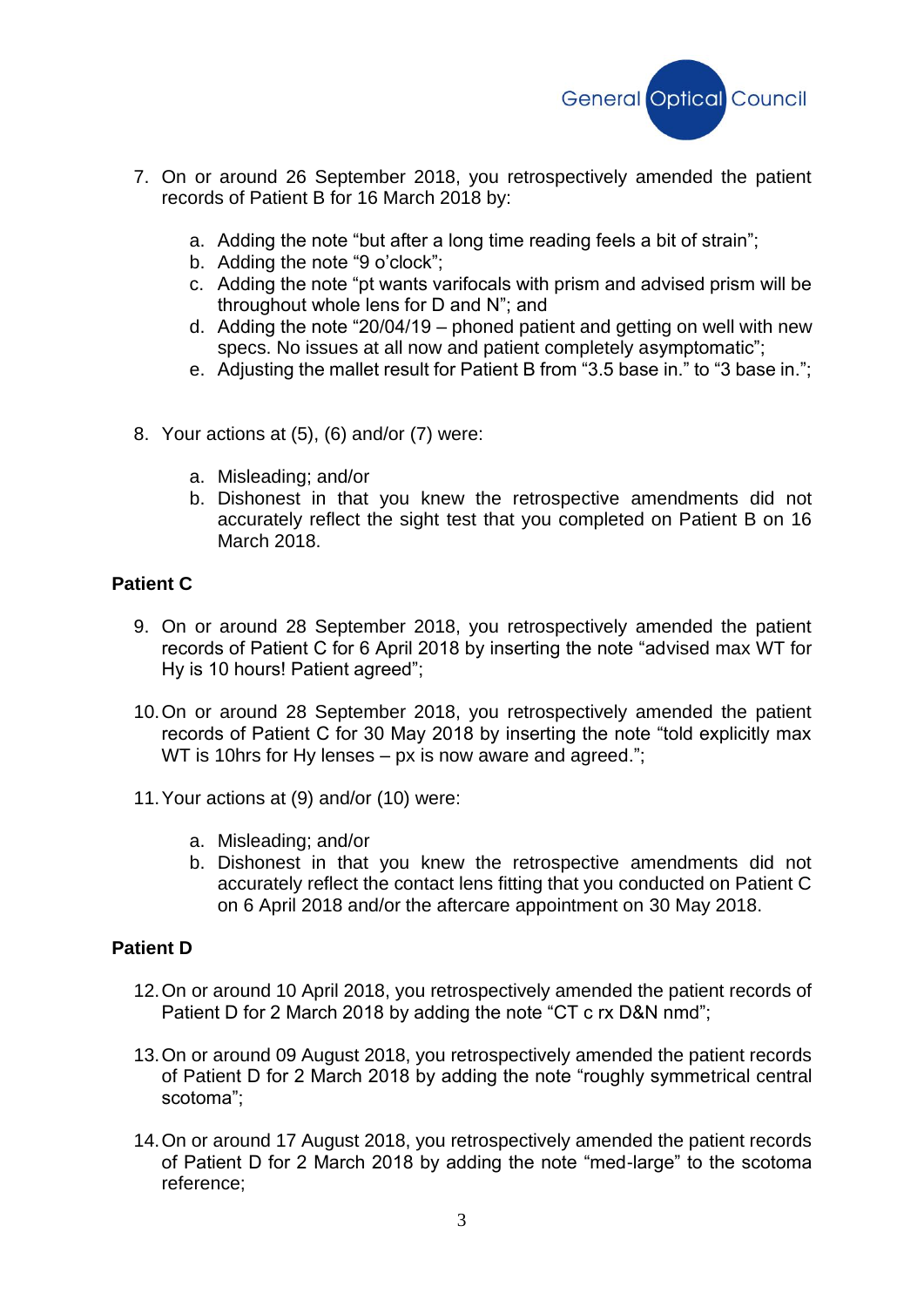

15.Your actions at (12), (13) and/or (14) were:

- a. Misleading; and/or
- b. Dishonest in that you knew the retrospective amendments did not accurately reflect the sight test that you completed on Patient D on 2 March 2018.

### **Patient E**

- 16.On or around 30 June 2018, you retrospectively amended the patient records of Patient E for 23 June 2018 by adding the note "frame selected byd=10";
- 17.On or around 7 July 2018, you retrospectively amended the patient records of Patient E for 23 June 2018 by:
	- a. Adding the note "but parents didn't go through with it";
	- b. Adding the note "Discussed options with mother and pt and also pssible surgery and risks does not want to proceed vet, to review next eve exam":
- 18.Your actions at (16) and/or (17) were:
	- a. Misleading; and/or
	- b. Dishonest in that you knew the retrospective amendments did not accurately reflect the sight test that you completed on Patient E on 23 June 2018.

### **Patient F**

- 19.On or around 7 July 2018, you retrospectively amended the patient records of Patient F for 6 February 2018 by:
	- a. Adding the note "as patient elderly and gets confused";
	- b. Amending the entry for amblyopia so that it read "RE amblyopic unsure of further details and cant remember";

20.Your actions at (19) were:

- a. Misleading; and/or
- b. Dishonest in that you knew the retrospective amendments did not accurately reflect the sight test that you completed on Patient F on 6 February 2018.

### **Patient G**

21.On or around 11 April 2018, you retrospectively amended the patient records of Patient G for 13 February 2018 by adding the note "advised safety specs";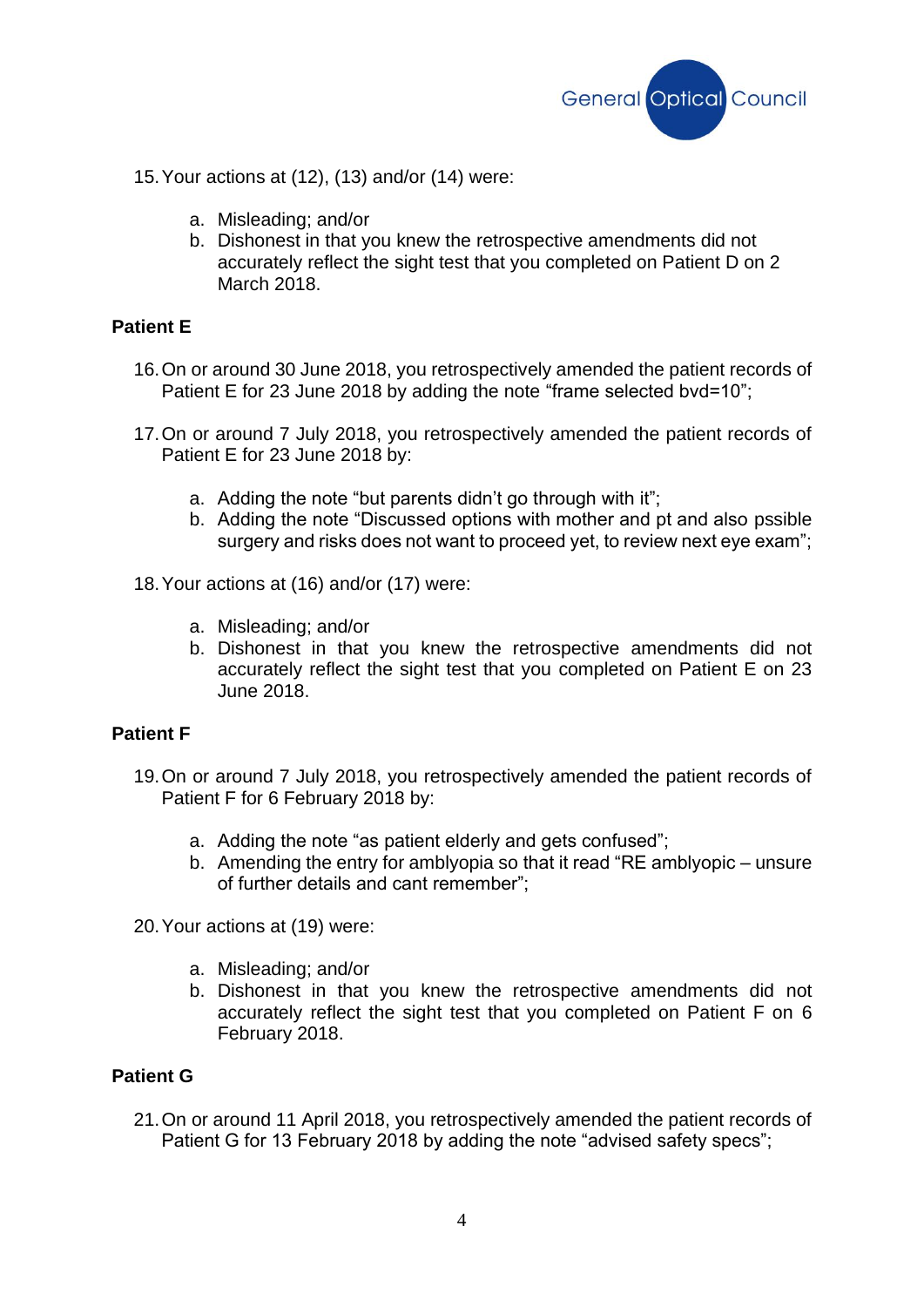

- 22.On or around 7 July 2018, you retrospectively amended the patient records of Patient G for 13 February 2018 by adding the note "no pain no light sensitivity no reduced vision no discharge no watery eyes";
- 23.Your actions at (21) and/or (22) were:
	- a. Misleading; and/or
	- b. Dishonest in that you knew the retrospective amendments did not accurately reflect the sight test that you completed on Patient G on 13 February 2018.

### **Patient H**

- 24.On or around 19 March 2018, you retrospectively amended the patient records of Patient H for 16 March 2018 by adding the note "advised to inform school to aid in alternative educational aids as needed and discussed limitation on possible future career options";
- 25.On or around 11 April 2018, you retrospectively amended the patient records of Patient H for 16 March 2018 by adding the note "r+l test plate seen all other plates failed red-green deficiency";
- 26.Your actions at (24) and/or (25), were:
	- a. Misleading; and/or
	- b. Dishonest in that you knew the retrospective amendments did not accurately reflect the sight test that you completed on Patient H on 16 March 2018.

### **Patient I**

- 27.On or around 30 May 2018, you retrospectively amended the patient records of Patient I for 11 May 2018 by adding the note "mother is concerned patient having a squint.";
- 28.Your actions at (27) were:
	- a. Misleading; and/or
	- b. Dishonest in that you knew the retrospective amendments did not accurately reflect your appointment with Patient I on 11 May 2018.

#### **Probity allegations**

- 29.Between 30 October 2017 and 28 September 2018, you submitted records of the above Patients A-I to your assessor from the COO as part of your Stage 1 and Stage 2 assessments;
- 30.The College of Optometrists ("COO") contacted you on 3 October 2018 to raise concerns about the falsification of two records submitted as above at (29). You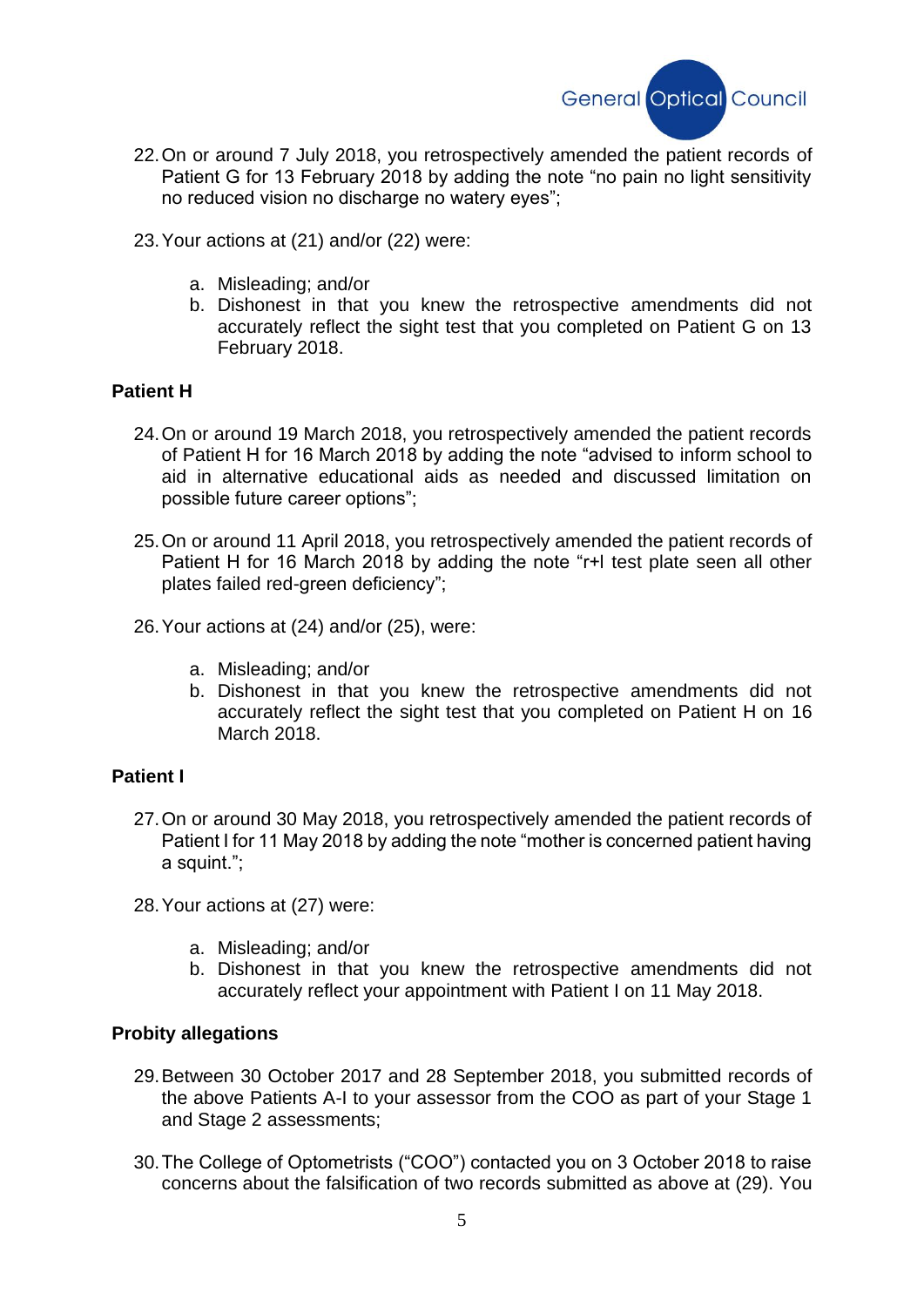

responded on 25 October 2018 and admitted to falsifying the two records in question;

- 31.On 25 October 2018, you reported your misconduct to the Registrar of the General Optical Council ("GOC") in these terms: "*The College have raised concerns that I have amended/added to 2 records. I admit that I have made additions to the record, at a later date, to include false information.*";
- 32.Your actions at (29) were dishonest in that you submitted records that you knew had been partly falsified;
- 33.Your response to the COO at (30) was:
	- a. Misleading; and/or
	- b. Dishonest in that you knew more than two patient records had been falsified but did not so inform the COO;
- 34.Your response to the Registrar of the GOC at (31) was:
	- a. Misleading; and/or
	- b. Dishonest in that you knew more than two patient records had been falsified but did not so inform the Registrar.

AND that by reason of the matters alleged above your fitness to undertake training is impaired by reason of misconduct.

### **CONSENSUAL PANEL DETERMINATION AGREEMENT**

- 1. Mr Dean Taylor appeared on behalf of the GOC and Mr David Claxton appeared on behalf of the Registrant, Mr Sujawal.
- 2. Mr Taylor informed the Committee that prior to this hearing a provisional agreement by way of an Agreed Panel Determination ("APD") had been reached with regard to this case between the GOC and Mr Sujawal.
- 3. The APD, which was put before the Committee, sets out the Registrant's full admission to all of the facts alleged in the Allegation, his acceptance that his actions amount to misconduct and his acceptance that his fitness to train is currently impaired by reason of that misconduct in the public interest. It is further stated in the agreement that an appropriate sanction in this case would be a suspension order for a period of 9 months without a review. The agreement was signed on behalf of the Registrant on 17 February 2022, and by the GOC on 11 February 2022.
- 4. The Committee has considered the APD reached by the parties. That provisional agreement reads as follows: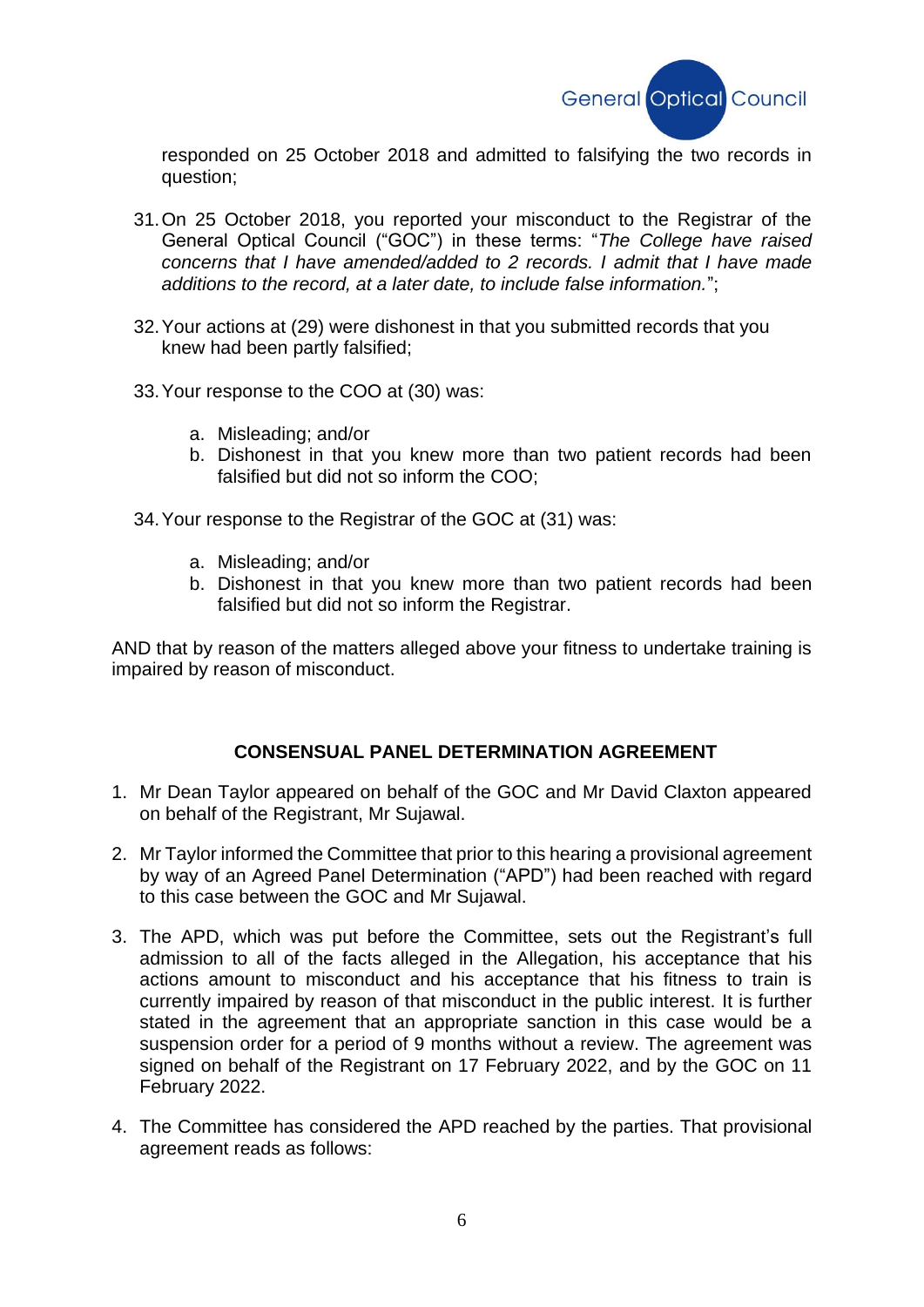

## *AGREED PANEL REPORT*

*Introduction*

- *1. This is a substantive hearing in respect of Mr Shahid Sujawal (SO-10910), a registered student optometrist who first registered with the General Optical Council ("the Council") as a student optometrist on 7 November 2014. The Fitness to Practise Committee ("FTPC") meet to consider whether to approve an agreed form of disposal under the Agreed Panel Disposal ("APD") process. Both parties agree to the proposed form of disposal set out in this report. The Registrant has had the benefit of legal advice from Nan Mousley of the Association of Optometrists before agreeing to dispose of this case by the APD process.*
- *2. The Council's published policy on the APD process is addended to this report. As is made clear in that policy, it is a hearing management tool, designed to assist in avoiding full hearings with the calling of evidence where the public protection and public interest objectives of the fitness to practise process would still be met by an agreed outcome. It is not a separate statutory tool or path to a finding of impaired fitness to practise. The FTPC retains a full supervisory jurisdiction over the procedure and, save where it would be otherwise appropriate not to do so, the APD recommendation is considered at a public hearing. The options open to the FTPC are:*
	- *i. To approve the recommendation and make the appropriate order(s);*
	- *ii. To vary the sanction with the agreement of both parties; or*
	- *iii. To disagree with the recommendation. In this instance, an amended recommendation may be resubmitted at a reconvened APD hearing, or the case may proceed under the usual hearing process.*
- *3. The Council's case was served on the Registrant on 8 September 2021.*
- *4. Mr Shahid Sujawal ("The Registrant") registered with the General Optical Council ("GOC") as a student optometrist on 7 November 2014. The Registrant has no fitness to practise history. The GOC received a self-referral from the Registrant on 1 November 2018. Within the self-referral the Registrant explained that he was subject to an investigation by the College of Optometrists ("The College") due to discrepancies found relating to two records the Registrant had presented at his stage two assessment on the 28 September 2018. The Registrant was working at Vision Express [Redacted] at the time the amendments were made.*
- *5. The GOC requested information from The College. The College's Investigation documentation suggests that the Registrant made amendments to records relating to nine patients (Patient's A-I) for the purposes of the Registrant's stage 1 and stage 2 assessment.*
- *6. The GOC requested records for Patients A-I from [Redacted], the Optical Compliance Officer at Vision Express in relation to the [Redacted] Store. Vision Express provided the*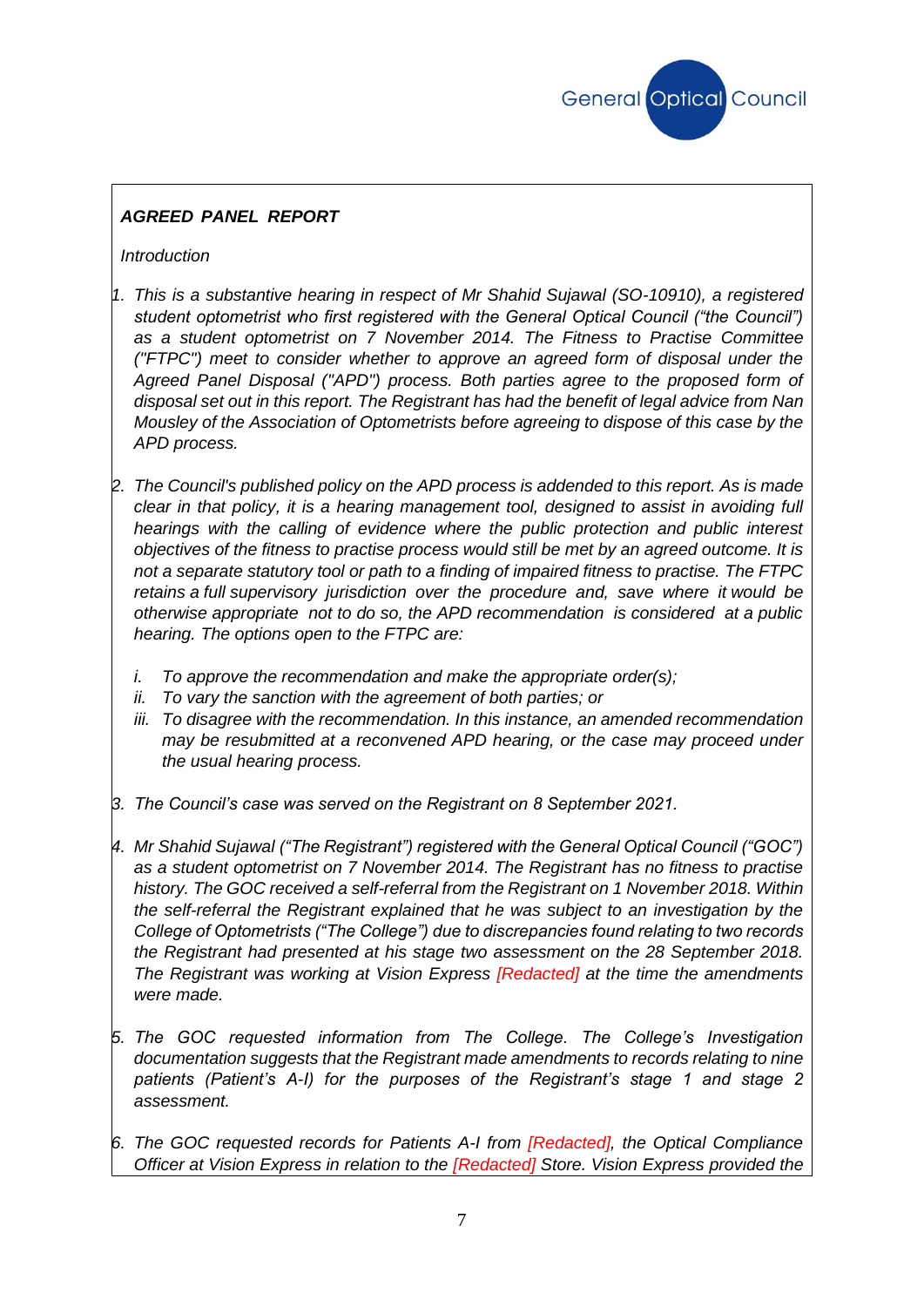

*relevant patient records which include screenshots detailing the notes added/amended by the Registrant and corresponding dates of amendments. Vision Express and The College have confirmed there was no patient harm resulting from the Registrant's actions.*

- *7. The case was sent to the Case Examiners, who referred the case to the Fitness to Practise Committee ("FTPC") on 8 September 2020.*
- *8. A witness statement was obtained from [Redacted] of the College of Optometrists.*
- *9. The case was disclosed on the Registrant on 8 September 2021.*
- *10. The allegation is set out at Annex 1.*

*Nature of the Recommended Disposal*

- *11. Upon the Registrant's admissions and upon the Council and Registrant agreeing to this recommendation, the parties jointly seek and recommend to the FTPC that this matter is disposed of by a determination on the following basis:*
	- *I. All of the particulars of the allegations are admitted and found proved;*
	- *II. That the particulars of the allegations amount to misconduct;*
	- *III. That the Registrant's fitness to practise is impaired by reason of misconduct; and*
	- *IV. The appropriate and proportionate sanction is a suspension.*

### *Law*

- *12. The matter is governed by the Opticians Act 1989 ("the Act") and The General Optical Council (Fitness to Practise) Rules Order of Council 2013 ("the Rules").*
- *13. In accordance with Rule 46 a hearing is required to be conducted in three stages:*
	- *I. Stage 1 - Findings of fact;*
	- *II. Stage 2 - Findings on whether, as a result of the facts found proved, the Registrant's fitness to practise is impaired by reason of misconduct;*
	- *III. Stage 3 - Consideration of the appropriate sanction, if any.*
- *14. Rule 40(6) provides: "the registrant may admit a fact or description of a fact, and a fact of description of a fact so admitted may be treated as proved."*
- *15. More detailed submissions are set out below in respect of each stage.*

*Stage 1: Factual Findings*

16. The GOC obtained investigation documents from The College. We have a letter, dated *3 October 2018, from [Redacted] at the College to the Registrant, advising him of discrepancies found relating to Patient records 26085 and 40487. The Registrant subsequently provided a response to the College on 25 October 2018 admitting to falsifying record 26085 and failing to create a new record for record 40487.*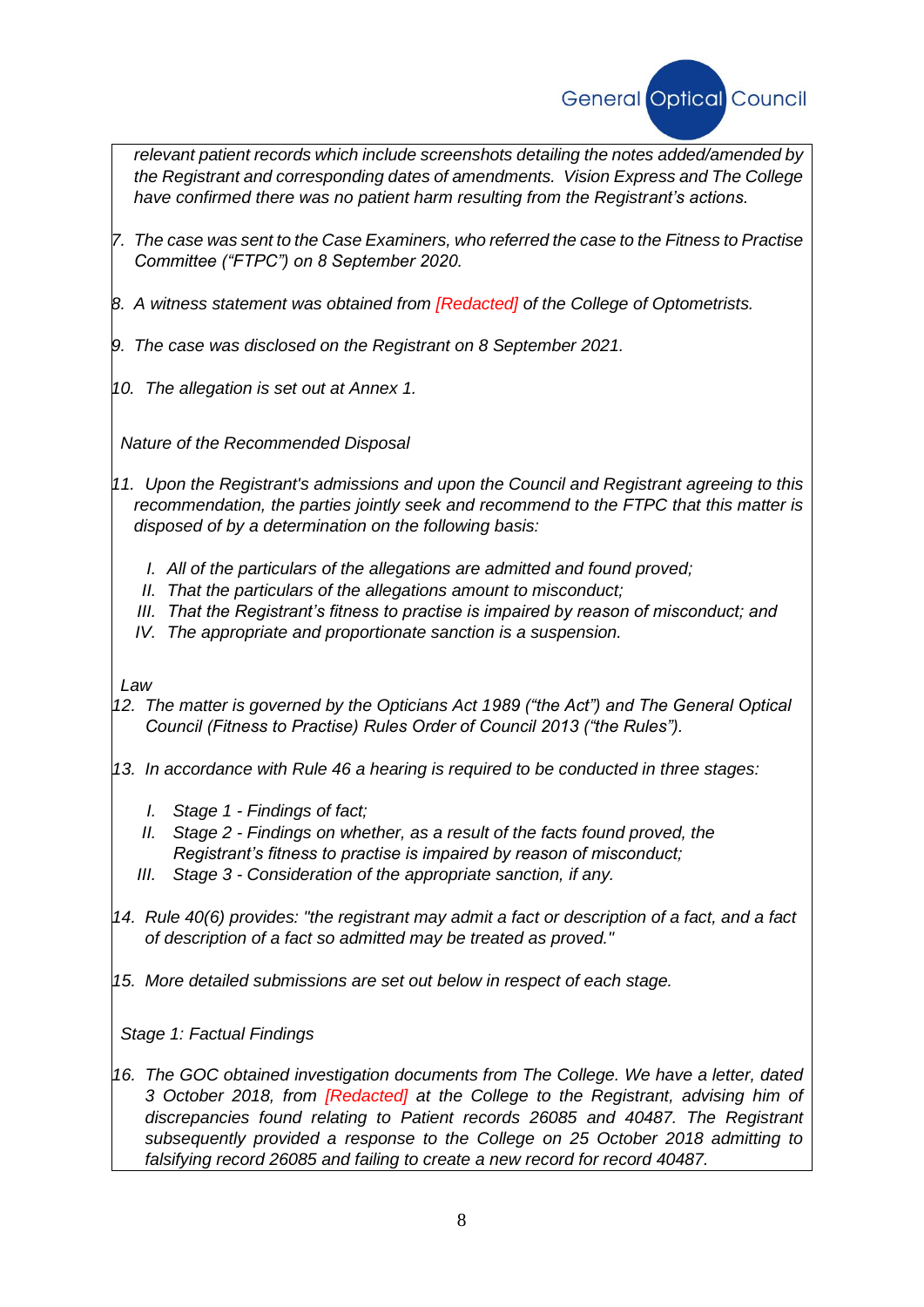

- *17. The College referred the concerns to the GOC. The College's outcome was that the Registrant should return to stage 1 and be reassessed where record amendments were found. The Registrant was allowed to continue on the Scheme for Registration at this point. The College held an Appeal Panel meeting on 16 January 2019 and concluded "The Panel felt that recommendations were clear and appropriate. The trainee has admitted to being dishonest. The panel unanimously agreed with the recommendations and will refer this candidate to the GOC."*
- *18. The GOC obtained a signed witness statement from [Redacted] of the College on 17 March 2021. [Redacted] describes and exhibits as SH/01 the email correspondence she received from Assessor [Redacted] on 28 September 2018 regarding the possible falsification of patient records by the Registrant. [Redacted] was unclear on the extent of records which had been falsified by the Registrant at this point.*
- *19. [Redacted] attended Vision Express [Redacted] on 14 November 2018 with colleague [Redacted] and examined the records the Registrant presented at Stage 1 and the patient episode list presented at stage 2. [Redacted] explains that further discrepancies were found involving patients C-I.*
- *20. The GOC have notes from [Redacted] practise visit as well as the conclusions and recommendations found from the visit exhibited as SH/03 and SH/04. As per point 17 above, the College's recommendations have been actioned.*
- *21. As per point 6 above, the GOC have records from Vision Express [Redacted] detailing the amendments made.*
- *22. Both Vision Express and the College have confirmed that there was no resulting harm from the Registrant's actions.*
- *23. The Registrant admits the facts alleged against him. This is evidenced in email correspondence by Nan Mousley, the Registrant's representative.*
- *24. With regard to the issue of misconduct, there is no definition but a review of some of the authorities provides some guidance, Lord Clyde in Roylance v GMC (no.2) [2000] 1 A.C. 311 Lord Clyde, in his judgment at page 331, stated:*

*"Misconduct is a word of general effect, involving some act or omission which falls short of what would be proper in the circumstances. The standard of propriety may often be found by reference to the rules and standards ordinarily required to be followed by a medical practitioner in the particular circumstances. The misconduct is qualified in two respects. First, it is qualified by the word "professional" which links the misconduct to the profession of medicine. Secondly, the misconduct is qualified by the word "serious". It is not any professional misconduct which will qualify. The professional misconduct must be serious".*

25. In the case of R (on the application of) Remedy UK v General Medical Council [2010] *EWHC 1245 at paragraph 37, it was stated:*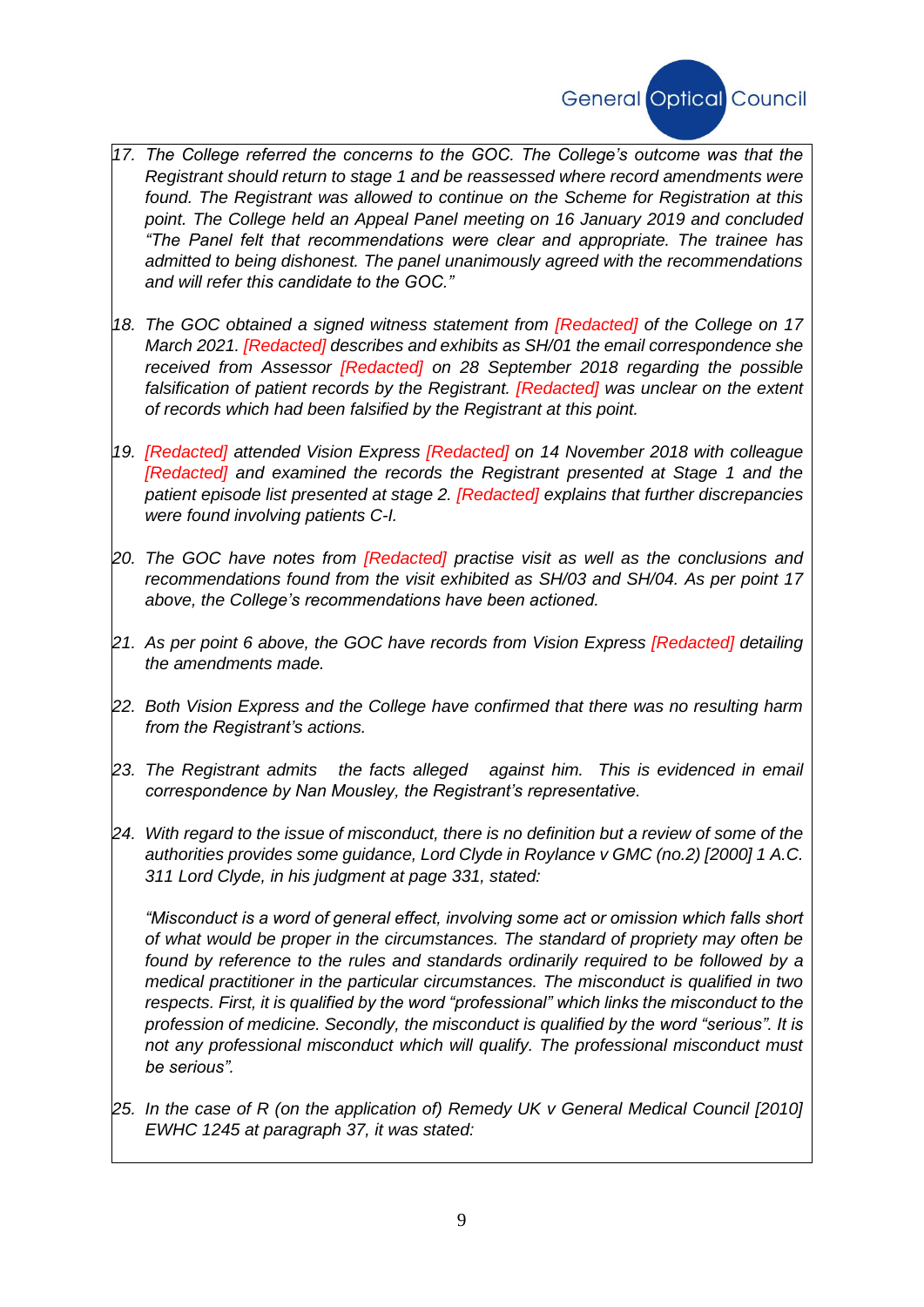

*"First, it may involve sufficiently serious misconduct in the exercise of professional practice such that it can properly be described as misconduct going to fitness to practise. Second, it can involve conduct of a morally culpable or otherwise disgraceful kind which may, and often will, occur outwith the course of professional practice itself, but which brings disgrace upon the doctor and thereby prejudices the reputation of the profession."*

*26. As to seriousness, Collins J, in Nandi v General Medical Council [2004] EWHC (Admin), rightly emphasised, at paragraph 31 of his judgment,*

*"the need to give it proper weight, observing that in other contexts it has been referred to as 'conduct which would be regarded as deplorable by fellow practitioners'."*

*27. In the case of Calhaem v General Medical Council [2007] EWHC 2606 (Admin) at paragraph 39 at paragraph (1) Jackson J (as he then was) said:*

*"(1) Mere negligence does not constitute "misconduct" within the meaning of section 35C(2)(a) of the Medical Act 1983. Nevertheless, and depending upon the circumstances, negligent acts or omissions which are particularly serious may amount to "misconduct".*

*(2) A single negligent act or omission is less likely to cross the threshold of "misconduct" than multiple acts or omissions. Nevertheless, and depending upon the circumstances, a single act or omission, if particularly grave, could be characterised as "misconduct".*

*(3) "Deficient professional performance" within the meaning of section 35C(2)(b) is conceptually separate from negligence and from misconduct. It connotes a standard of professional performance which is unacceptably low and which (save in exceptional circumstances) has been demonstrated by reference to a fair sample of the doctor's work.*

*(4) A single instance of negligent treatment, unless very serious indeed, would be unlikely to constitute "deficient professional performance".*

*(5) It is neither necessary nor appropriate to extend the interpretation of "deficient professional performance" in order to encompass matters which constitute "misconduct"".*

*28. It is agreed by both the Council and the Registrant that the Registrant's conduct breached the following paragraphs of the 'GOC Standards for Optical Students':*

*7 Maintain adequate patient records;*

*9 Work collaboratively with your peers, tutors, supervisors or other colleagues in the interests of patients;*

*10 Protect and safeguard patients, colleagues and others from harm; 15 Be honest and trustworthy;*

*16 Do not damage the reputation of your profession through your conduct; 18 Be candid when things have gone wrong*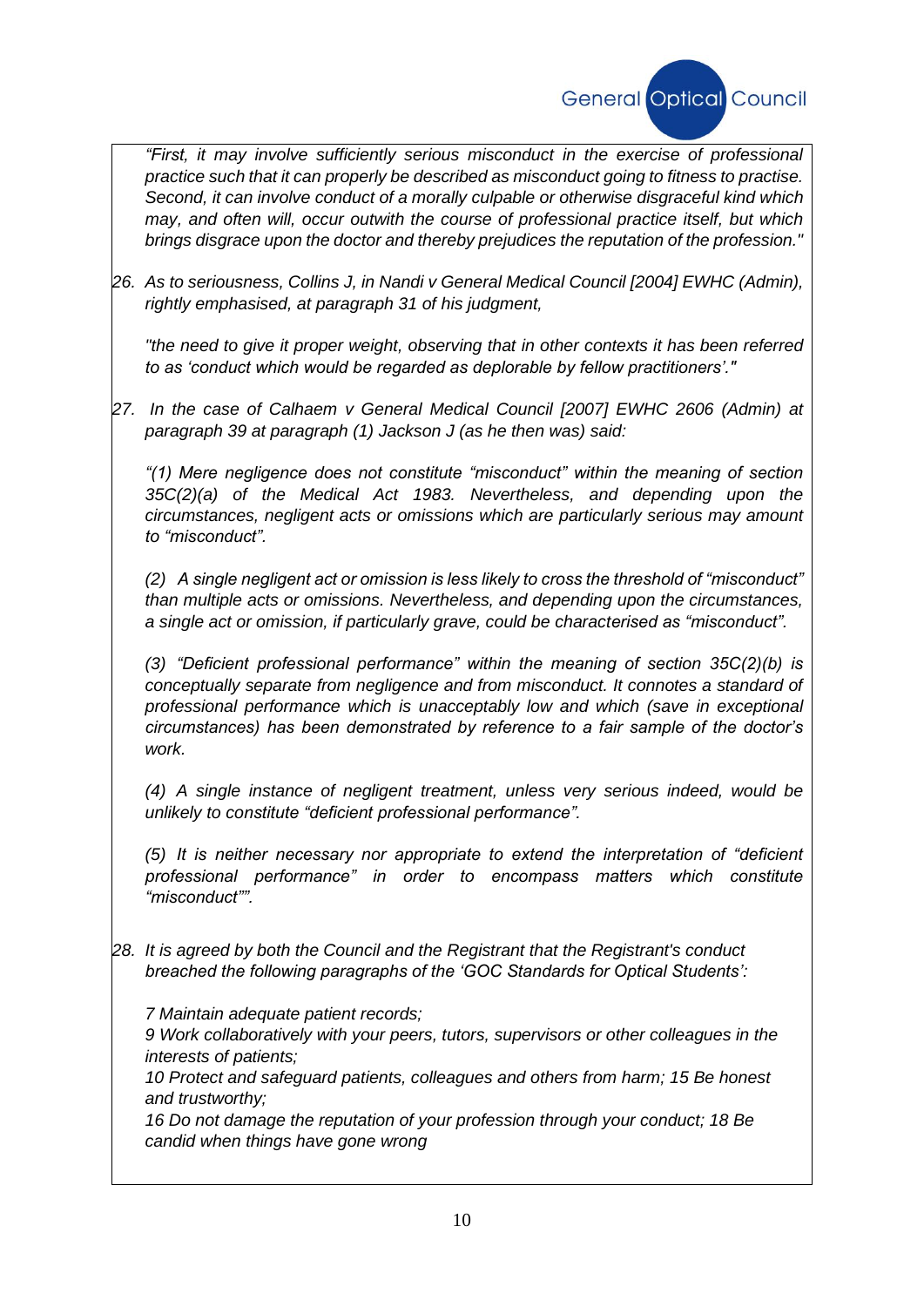

- *29. It is agreed by both parties that the allegations amount to a serious departure from the standard of practice expected of a competent student optometrist.*
- *30. The parties agree that the Registrant's conduct therefore amounts to misconduct within the meaning of section 13D(2)(a) of the Act.*

### *Impairment*

- *31. There are a number of authorities from the High Court in appeals against decisions of the General Medical Council's Fitness to Practise Panels, where the Panel has found a doctor's fitness to practise to be impaired. These authorities discussed the way in which regulatory committees should approach impairment in this case at the second stage.*
- *32. They are:*
	- *Cohen v GMC [2008] EWHC 581 (Admin);*
	- *Zygmunt v GMC [2008] EWHC 2643 (Admin);*
	- *Cheatle v GMC [2009] EWHC 645 (Admin);*
	- *Yeong v GMC [2009] EWHC 1923 (Admin);*
	- *CHRE v NMC and Grant [2011] EWHC 927 (Admin)*
- *33. As to the meaning of fitness to practise, in the case of Zvamunt v GMC [2008] EWHC 2643 (Admin) Mr Justice Mitting (at para 29) adopted the summary of potential causes of impairment offered by Dame Janet Smith in the Fifth Shipman Inquiry Report (2004, Paragraph 25.50). Dame Janet Smith considered that impairment would arise where a doctor:*
	- *a) presents a risk to patients;*
	- *b) has brought the profession into disrepute;*
	- *c) has breached one of the fundamental tenets of the profession;*
	- *d) has acted in such a way that his/her integrity can no longer be relied upon.*
- *34. Factors (b) (c) and (d) are engaged in this case.*
- *35. In Cheatle v GMC, Mr Justice Cranston said this (at paragraphs 21 - 22):*

*21. There is clear authority that in determining impairment of fitness to practise at the time of the hearing regard must be had to the way the person has acted or failed to act in the past As Sir Anthony Clarke MR put it in Meadow v General Medical Council [2006] EWCA Civ 1390 [2007] 1 QB 462:*

*"In short, the purpose of fitness to practise proceedings is not to punish the practitioner for past misdoings but to protect the public against the acts and omissions of those who are not fit to practise. The FPP thus looks forward not back. However, in order to form a view as to the fitness of a person to practice today, it is evident that it will have to take account of the way in which the person concerned has acted or failed to act in the past".*

*22. In my judgement this means that the context of the doctor's behaviour must be examined. In circumstances where there is misconduct at a particular time, the issue becomes whether that misconduct, in the context of the doctor's behaviour both before*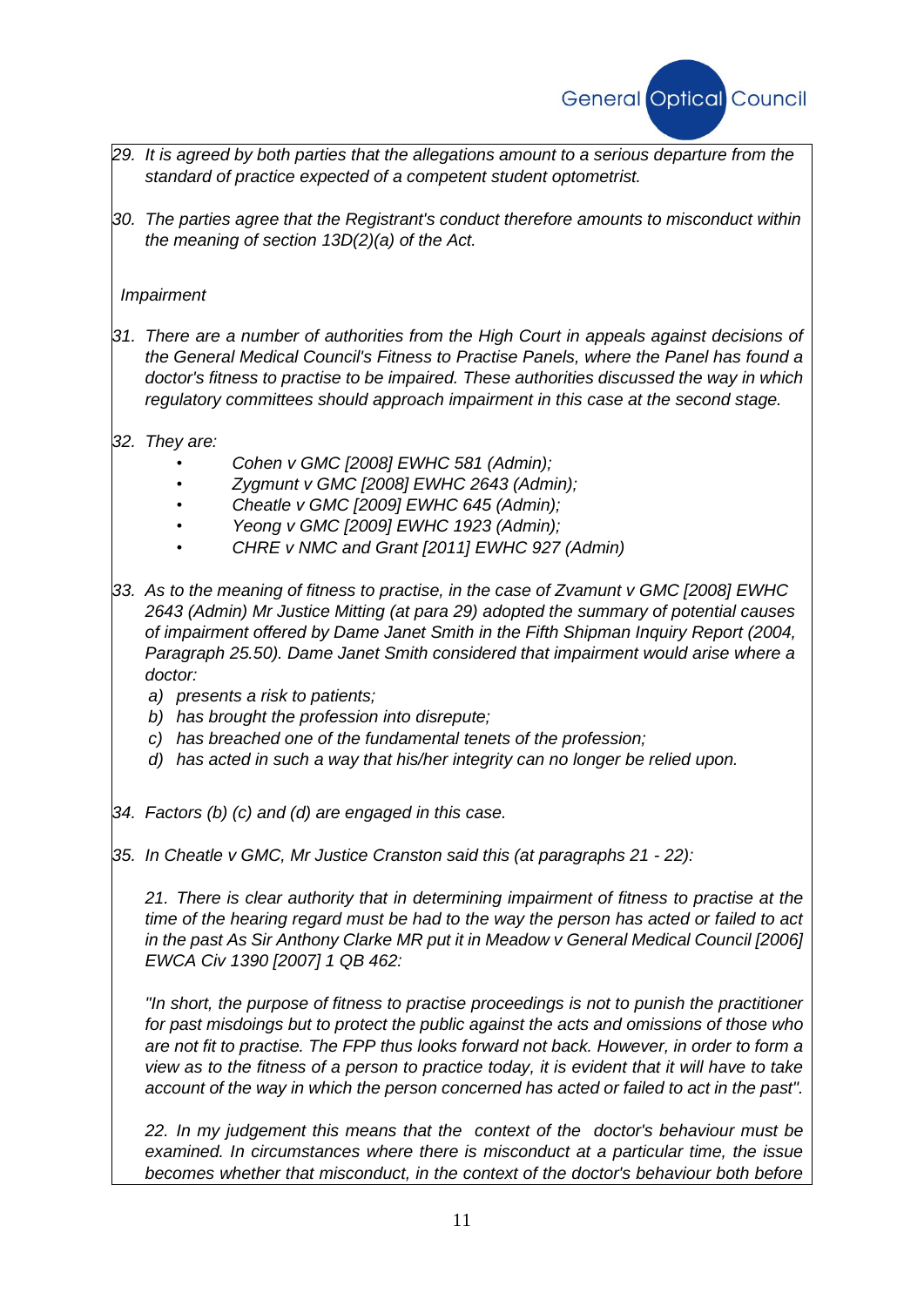

*the misconduct and to the present time, is such as to mean that his or her fitness to practise is impaired. The doctor's misconduct at a particular time may be so egregious that, looking forward, a panel is persuaded that the doctor is simply not fit to practise medicine without restrictions, or maybe not at all. On the other hand, the doctor's misconduct may be such that, seen within the context of an otherwise unblemished record, a Fitness to Practice Panel could conclude that, looking forward, his or her fitness to practise is not impaired, despite the misconduct".*

*36. In Yeong v GMC [2009] Mr Justice Sales said (at Para 21):*

*"It is a corollary of the test to be applied and of the principle that a FTPP is required to look forward rather than backward that a finding of misconduct in the past does not necessarily mean that there is impairment of fitness to practise - a point emphasised in Cohen and Zygmunt...in looking forward the FTPP is required to take account of such matters as the insight of the practitioner into the source of his misconduct, and any remedial steps which have been taken and the risk of recurrence of such misconduct. It is required to have regard to evidence about matter that have arisen since the alleged misconduct occurred".*

*(At Para 48): "Miss Grey submitted that each of Cohen, Meadow and Azzam was concerned with misconduct by a doctor in the form of clinical errors and incompetence. In relation to such type of misconduct, the question of remedial action taken by the doctor to address his areas of weakness may be highly relevant to the question whether his fitness to practise is currently (i.e. at the time of consideration by a FTPP) impaired; but Miss Grey submitted that the position in relation to the principal misconduct by Dr Yeong in the relationship with a patient) is very different. Where a FTPP considers that the case is one where the misconduct consists of violating such a fundamental rule of the professional relationship between medical practitioner and patient and thereby undermining public confidence to the medical profession, a finding of impairment of fitness to practise may be justified on the grounds that it is necessary to reaffirm clear standards of professional conduct so as to maintain public confidence in the practitioner and in the profession, in such a case, the efforts made by the medical practitioner in question to address his behaviour for the future may carry very much less weight than in the case where the misconduct consists of clinical errors or incompetence. I accept Miss Grey's submissions that the types of cases which were considered in Cohen, Meadow and Azzam fall to be distinguished from the present case on the basis she puts forward".*

*37. The High Court revisited the issue of impairment in the recent case of CHRE v NMC and Grant where Mrs Justice Cox noted (at paragraph 74):*

*"In determining whether a practitioner's fitness to practise is impaired by reason of misconduct, the relevant panel should generally consider not only whether the practitioner continues to present a risk to members of the public in his or her current role, but also whether the need to uphold professional standards and public confidence in the profession would be undermined if a finding of impairment were not made in the particular circumstances."*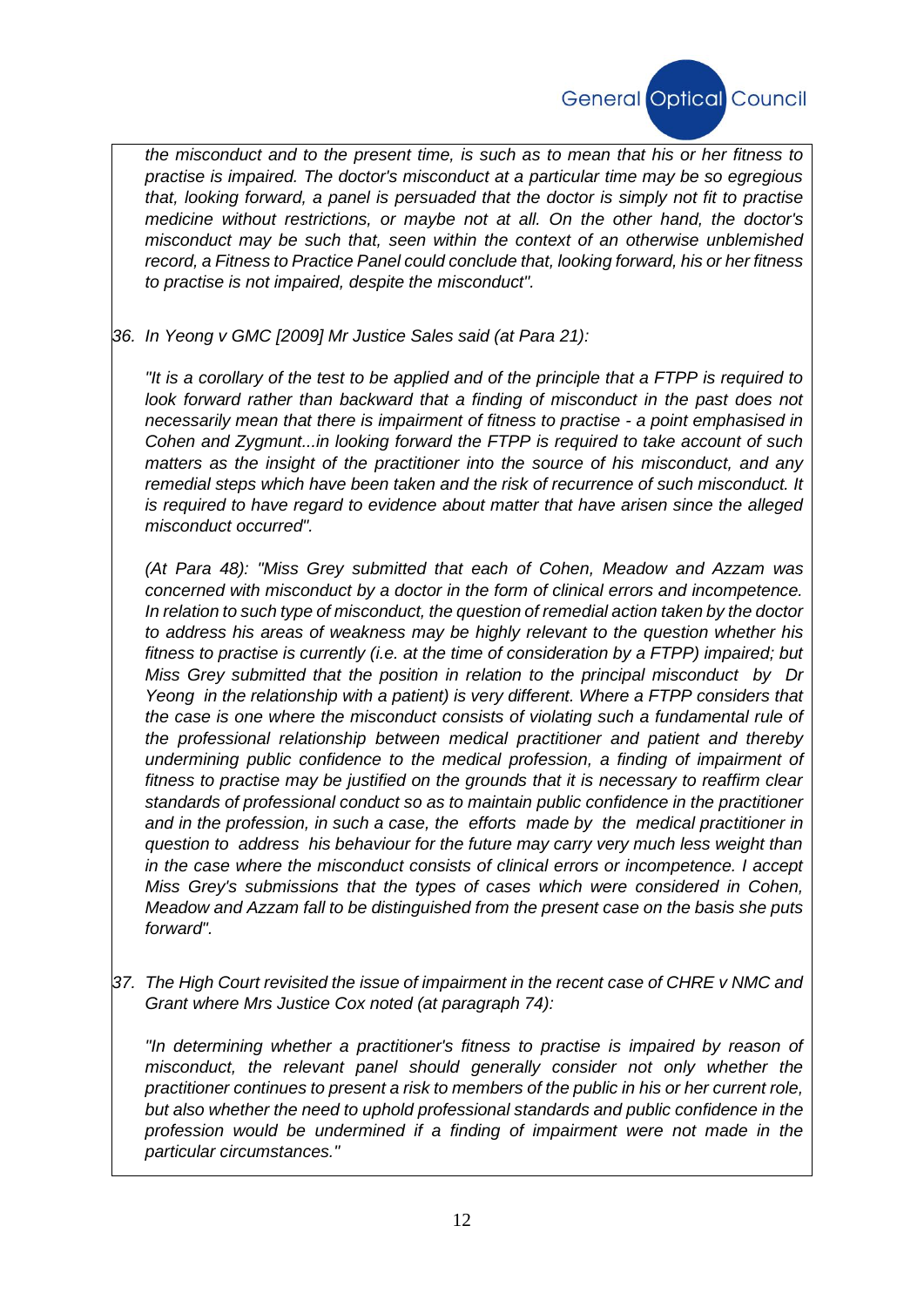

- *38. The Registrant accepts that his fitness to train is currently impaired, in that:*
	- *i. It is necessary in the public interest to make a finding of impairment of fitness to practise in order to uphold professional standards and public confidence in the profession.*

*Stage 3: Sanction*

- *39. Where the FTPC find that a Registrant's fitness to practise is impaired, the powers of the FTPC are listed under section 13F (2) (3) and (4) of the Act. Section (2) states that the FTPC may, if they think fit, give a direction specified in subsection (3).*
- *40. The purpose of sanctions in fitness to practise proceedings are as follows:*
	- *a) the protection of the public;*
	- *b) the declaring and upholding of high standards in the profession; and*
	- *c) the maintenance of public confidence in the profession*
- *41. Sanctions are not intended to be punitive. Accordingly, matters of personal mitigation carry very much secondary weight. In Bolton v The Law Society [1994] 1 WLR 512 Bingham LJ said:*

*"…the reputation of the profession is more important than the fortunes of any individual member. Membership of a profession brings many benefits but that is part of the price."*

- *42. The FTPC should have proper regard to the Indicative Sanctions Guidance unless the FTPC have sound reasons to depart from it – per Lindblom LJ in PSA v (1) HCPC (2) Doree [2017] EWCA Civ 319 at paragraph 29.*
- *43. The FTPC must have regard to the principle of proportionality. The principle requires that when considering what sanction to impose in order to fulfil the statutory over-arching objective, the FTPC must take into consideration the interests of the Registrant, which may include the wider public interest in a competent student optometrist being permitted to train. The FTPC should consider the sanctions available, starting with the least restrictive sanction available, judging whether that sanction will be sufficient to achieve the over- arching objective, and if it will not, moving on to consider the next least restrictive sanction.*
- *44. In terms of aggravating features the concerns surround the amendment of records for nine patients the Registrant had used for the purpose of his stage 1 and stage 2 assessments with the College. The matters surround dishonesty relating to the Registrant's profession. The dishonesty was perpetrated to promote the Registrant's own interests in completing his stage 1 and stage 2 assessments with The College. Although the Registrant made early admissions in self-referring to the GOC he did not make full admissions relating to the extent of the amendments he made to patient records. In light of this, there may be concerns about there being a timely development of insight.*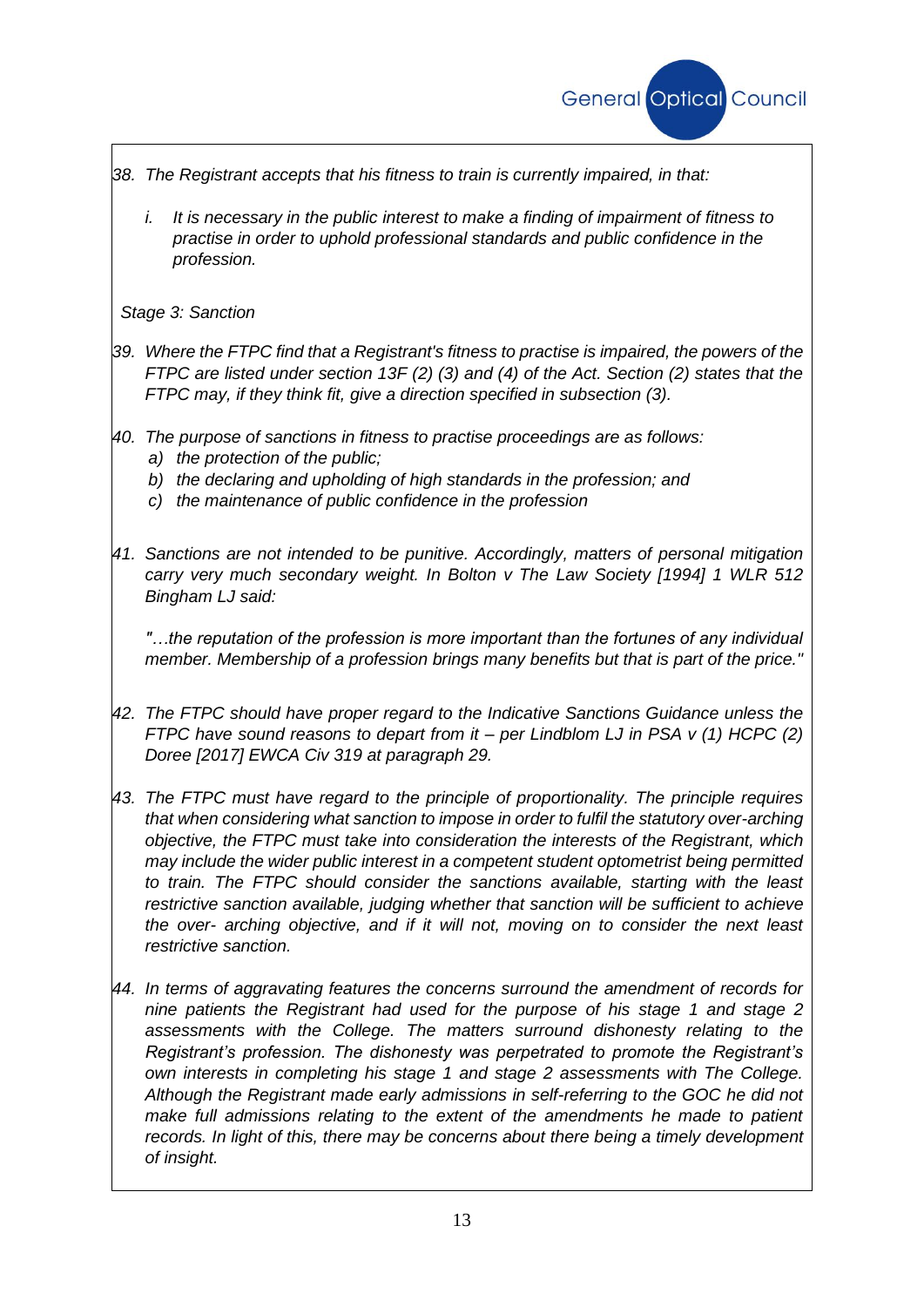

- *45. In terms of mitigating circumstances, the Registrant has shown insight by admitting that he had amended the records of the patients involved and agreeing to facts, misconduct and impairment for the purposes of the fitness to practise hearing. Within representations provided by the Registrant he notes that his response to the College could have differed in respect of his admissions to the amendment of patient records. The Registrant advises "I realise in hindsight that stating "I do not recall which records specifically I had edited and more specifically when", would have been the more correct way to respond". The Registrant was undergoing difficult personal circumstances at the time that the amendments were made, and the concerns arose at an early point in his career. The Registrant has undertaken CPD since the concerns arose. There was no resulting harm to the patients involved and the Registrant has reflected on the potential harm which could have arisen from his actions. The Registrant states that this behaviour was "out of character" for him and the GOC has received a number of testimonials highlighting his good character. The GOC can confirm that there has been no other fitness to train concerns raised about the Registrant since the self-referral from him on 1 November 2018.*
- *46. Having regard to the GOC's Indicative Sanctions Guidance, the parties agree that the appropriate and proportionate sanction is a suspension for nine months.*
- *47. This sanction is appropriate and proportionate in that a lesser sanction would not mark the seriousness of the misconduct or allow the Registrant to reflect sufficiently on his misconduct. The period of suspension is sufficient in light of the dishonesty involved, balanced against there being no evidence of repetitive dishonest behaviour since the incident occurred.*

#### *No Further Action*

*48. The Indicative Sanctions Guidance states that no further action may be justified in "exceptional circumstances". The GOC considers that there are no exceptional circumstances to justify taking no action in this instance. The GOC considers that taking no further action in light of the seriousness of the misconduct involved would not uphold standards or maintain confidence in the profession and the regulatory process. The insight and remedial action undertaken by the Registrant does not fully remediate the Registrant's misconduct.*

#### *Financial Penalty Order*

*49. The Indicative Sanctions Guidance suggests a financial penalty order may be appropriate where the conduct was financially motivated and/or resulted in financial gain. The GOC do not consider this penalty to be applicable to the circumstances of this case. There is no evidence of financially motivated behaviour.*

#### *Conditional Registration*

- *50. For conditions to be appropriate where the FTPC has identified significant shortcomings in the Registrant's practice, the Indicative Sanctions Guidance states, "the Committee should satisfy itself that the registrant would respond positively to retraining which would thus allow the registrant to remedy any deficiencies in practice whilst protecting patients."*
- *51. The GOC do not consider that conditions would be appropriate in light of the nature of misconduct. It is not possible to formulate clear conditions which address the dishonesty*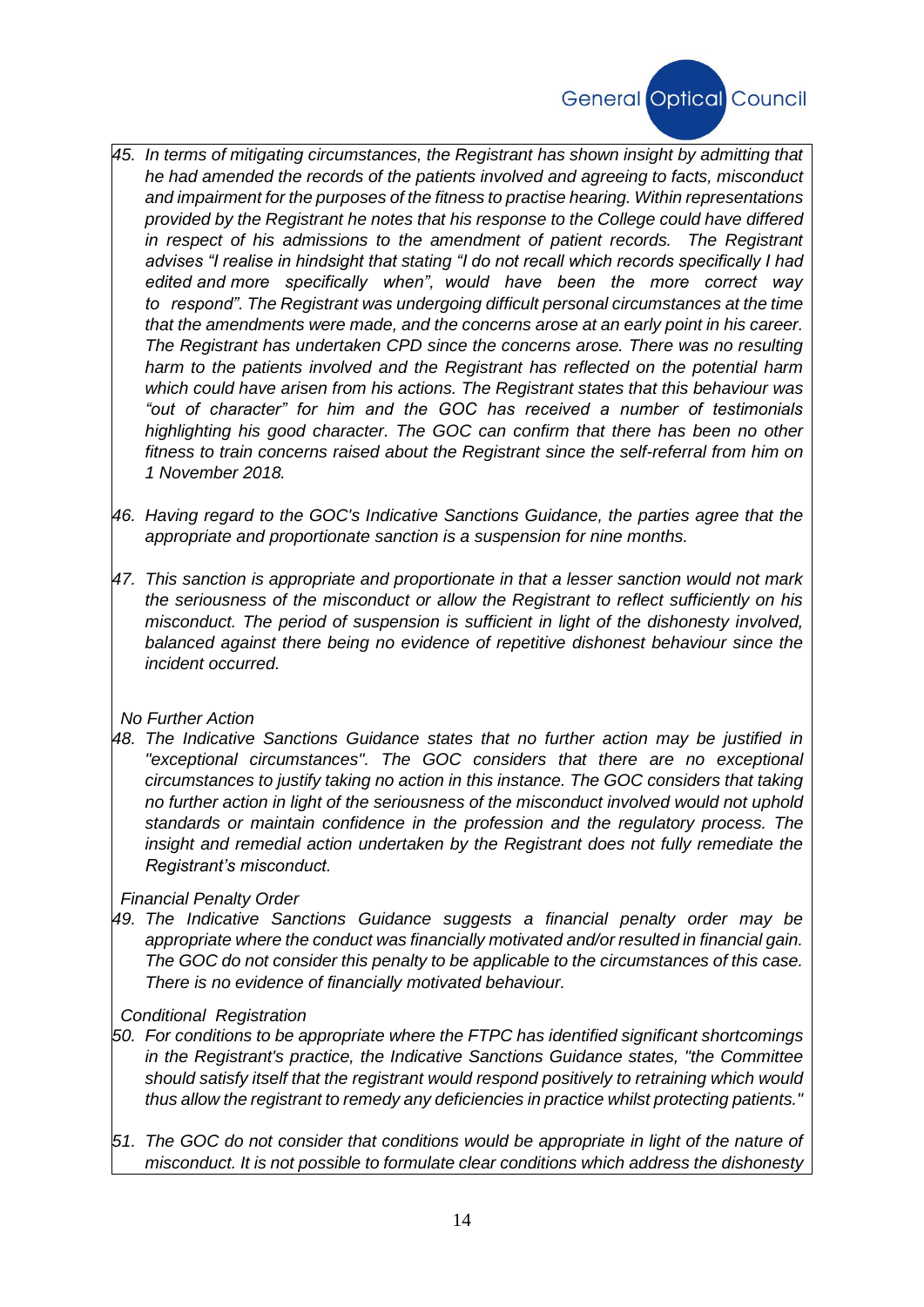

*and the amendment of patient records. In any event the GOC considers the misconduct too serious for the sanction of conditions.*

*Suspension*

- *52. Suspension is appropriate when some or all of the following factors are apparent: 21.29 of the Indicative Sanctions Guidance:*
	- *a. A serious instance of misconduct where a lesser sanction is not sufficient.*
	- *b. No evidence of harmful deep-seated personality or attitudinal problems.*
	- *c. No evidence of repetition of behaviour since incident*
	- *d. The committee is satisfied the registrant has insight and does not pose a significant risk of repeating behaviour*
	- *e. In cases where the only issue relates to the registrant's health, there is a risk to patient safety if the registrant continued to practise, even under conditions.*
- *53. The GOC consider that 21.29 (a)-(d) are relevant in light of the Registrant's misconduct. The GOC consider the amendments and the extent of amendments made by the Registrant for the purposes of meeting the Registrant's stage 1 and 2 assessment requirements, fall into 21.29(a). We have no evidence of current personality or attitudinal problems and no concerns of repeated behaviour since the matters were referred. We have evidence of insight and remorse and no current concerns that the Registrant may repeat such behaviour.*
- *54. The parties agree that this is the appropriate sanction. In considering the length of the suspension, although this remains a matter for the Committee, it is submitted by the parties that a period of nine months will suffice. Nine months is appropriate to reflect the nature of the concerns raised by the case, the Registrant's previous history and his acceptance of the allegations against him.*
- *55. The parties consider that a review hearing is not required given the low risk of repetition.*

#### *Erasure*

*56. The parties agree that the Registrant's conduct is not fundamentally incompatible with registered practise and that, at this stage, this sanction would be disproportionate. Whilst there was dishonesty, there have been admissions as well as insight shown by the Registrant.*

*Immediate Order*

*57. The parties do not consider it is necessary to impose an immediate order, again due to the low risk of repetition as well as the low risk of patient harm.*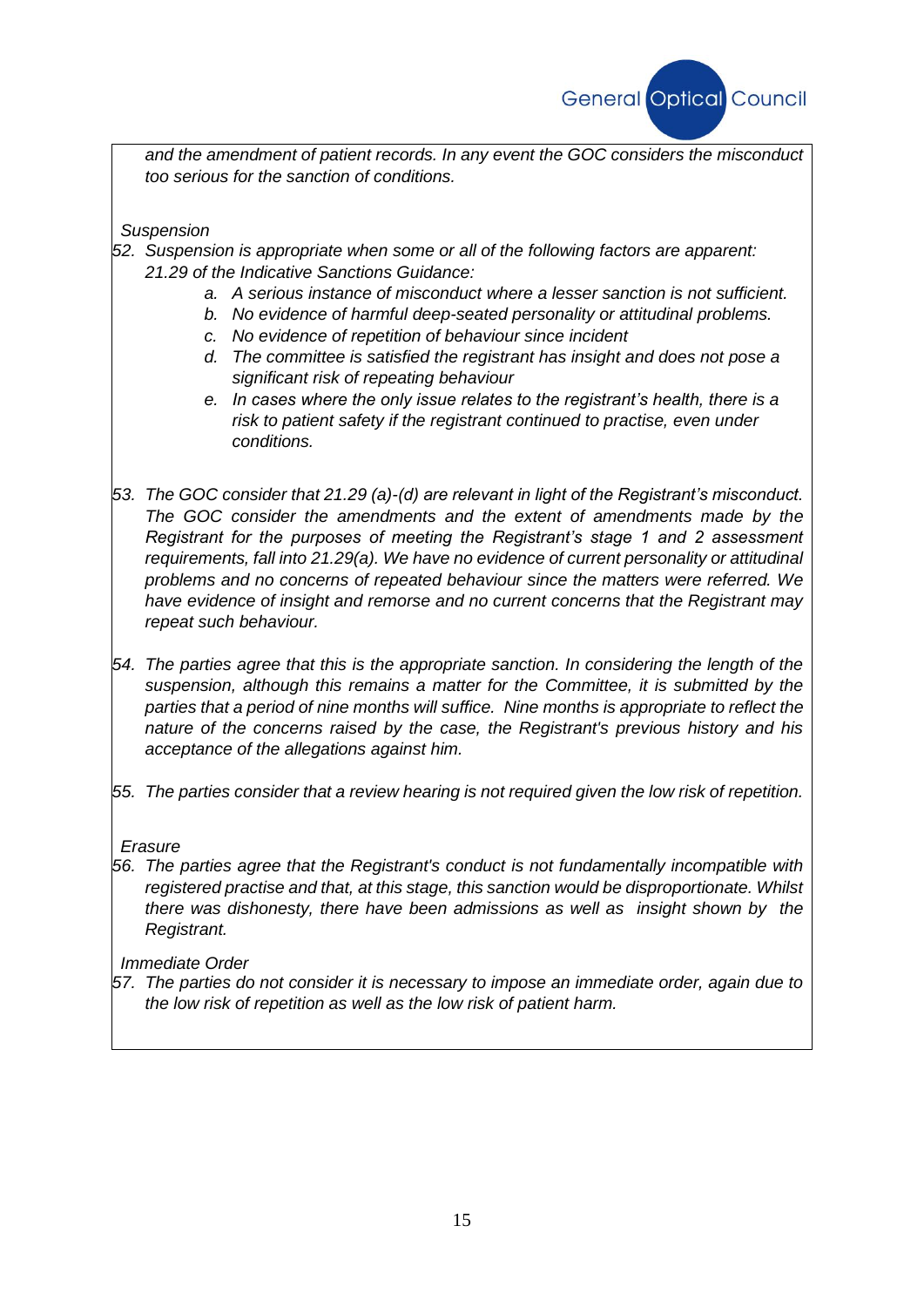

## **DETERMINATION**

- 5. The Committee had regard to all the documents before it and to the proposed APD signed by the Registrant and the GOC.
- 6. The Committee heard and accepted the advice of the Legal Adviser at each stage of the hearing. She referred the Committee to the GOC Agreed Panel Disposal Policy ("the policy") and reminded the Committee to be mindful of the public interest and the overarching objective of the GOC. She referred to the relevant GOC Rules, the relevant case law regarding findings of fact, misconduct, current impairment and to the GOC Indicative Sanctions Guidance. She advised that if, at any stage in its deliberations the Committee required further clarity, or if, in respect of sanction, it required further information or submissions, then the Committee should reconvene with the parties and invite the parties to address it. Specifically, the Legal Adviser advised the Committee of paragraph 8.4 of the Policy which states:

*"If the panel's findings are in accordance with those in the agreed panel disposal report at each stage, it will make an order setting out the reasons for its findings. If the panel wish to vary the sanction they will invite submissions from both parties… If both parties agree the variation the case will be concluded on that basis. Otherwise, the case will go to a further hearing where both parties may make new submissions."*

#### **Finding on Facts and Misconduct**

- 7. The Registrant has admitted all of the facts in the Allegation. The Committee had regard to the legal advice and Rule 40(6).
- 8. The Committee had regard to the evidential information provided to it, upon which the Registrant's admissions were based. It considered the altered records, and correspondence regarding the probity particulars, and was satisfied that each of the factual particulars admitted by the Registrant was made out on the evidence. Accordingly, it found each of the factual particulars and sub-particulars proved.
- 9. The Committee first considered the issue of misconduct. Whilst acknowledging the agreement between the GOC and the Registrant, and the admissions of the Registrant, the Committee nevertheless exercised its own independent judgement in reaching its decision on misconduct and it was mindful that it was not bound by the proposed APD.
- 10.This allegation concerns dishonest conduct and the Registrant admits that he was dishonest as alleged. The dishonest acts include retrospectively amending nine patient records over a period of seven months, submitting two falsified patient records to the College of Optometrists as part of the stage 1 and 2 assessments, admitting to the GOC and Registrar of having falsified two patient records when the Registrant knew there were more than two patient records that had been falsified. The dishonesty was therefore repeated, pre-meditated and deliberate. The Committee concluded that the Allegation was serious and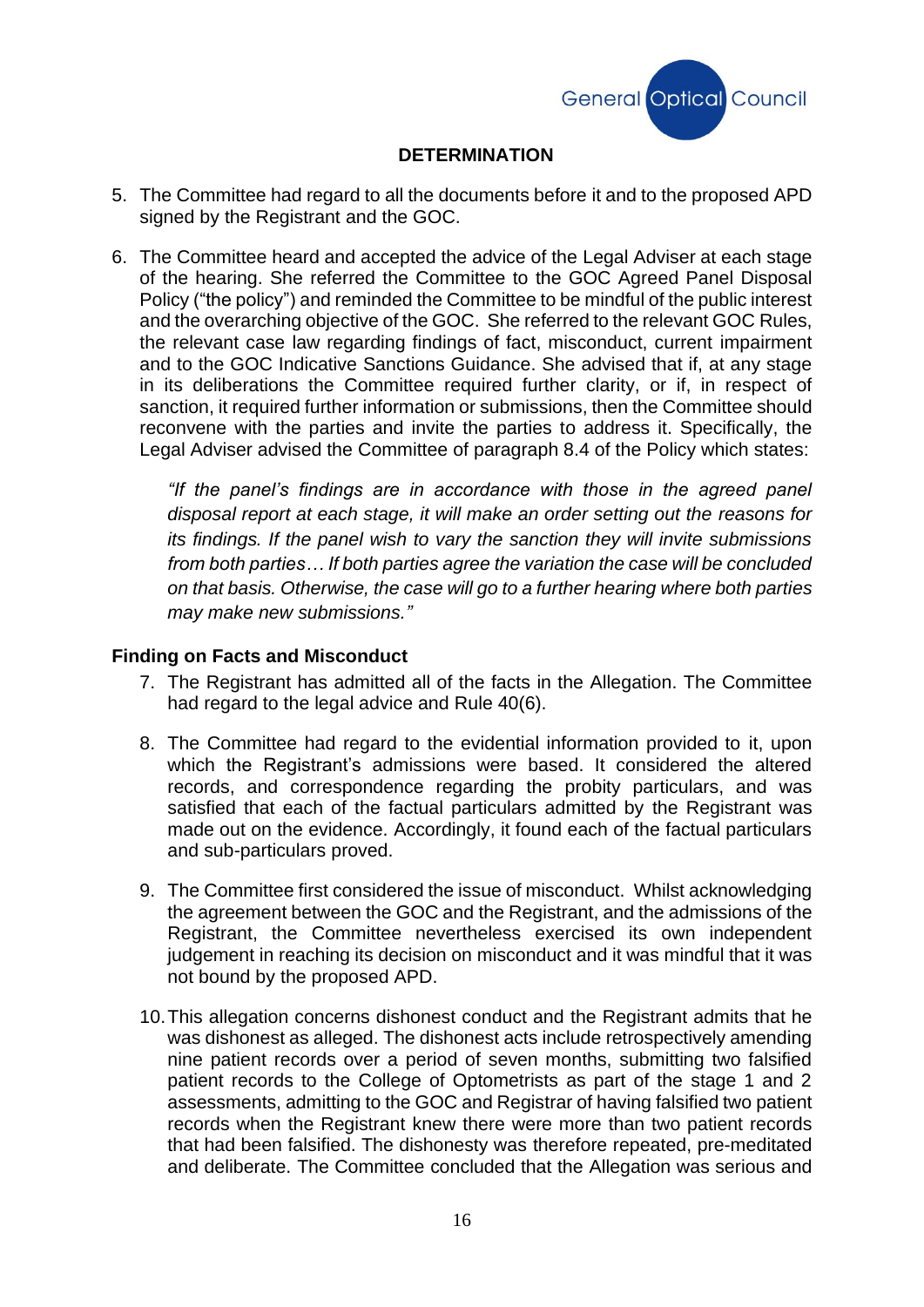

that the Registrant's conduct falls far short of what would have been proper in the circumstances. Two fundamental tenets of the profession are to be honest and trustworthy. Dishonesty is serious as it undermines trust in the profession.

11.The conduct brings the profession into disrepute and breaches the GOC Standards for Optical Students as set out in the APD being standards 7, 9, 10, 15, 16 and 18.

*7 Maintain adequate patient records; 9 Work collaboratively with your peers, tutors, supervisors or other colleagues in the interests of patients; 10 Protect and safeguard patients, colleagues and others from harm; 15 Be honest and trustworthy; 16 Do not damage the reputation of your profession through your conduct; 18 Be candid when things have gone wrong*

12.The Committee concluded that the facts admitted and found proved amount to misconduct. The Committee accordingly agreed with and accepted the APD recommendations as regards its finding on facts and misconduct.

## **Findings in relation to Impairment**

- 13.The Committee then considered whether the Registrant's fitness to train is currently impaired as a result of his misconduct. The Committee has exercised its own independent judgement in reaching its decision on impairment.
- 14.The Committee noted that the APD (at paragraph 33), did not contend that impairment arose under paragraph (a) of Dame Janet Smith's test in the Fifth Shipman Inquiry Report, namely that the practitioner "*has in the past acted and/or is liable in the future to act so as not to put a patient or patients at risk of unwarranted harm*". Rather, the APD contended that paragraphs (b), (c), and (d) were engaged as follows:

*"b. has in the past brought and/or is liable in the future to bring the medical profession into disrepute; and/or*

*c. has in the past breached and/or is liable in the future to breach one of the fundamental tenets of the medical profession; and/or*

*d. has in the past acted dishonestly and/or is liable to act dishonestly in the future."*

15.During the course of its deliberations on impairment, the Committee sought further information from the parties in respect of paragraph 38 of the agreement (set out above). In particular, it sought further information of the basis on which impairment was alleged by the GOC and agreed by the parties, noting in particular paragraph 49 of the Registrant's reflective statement dated August 2020 in which he referred to and considered the potential impact of his conduct in relation to patient harm.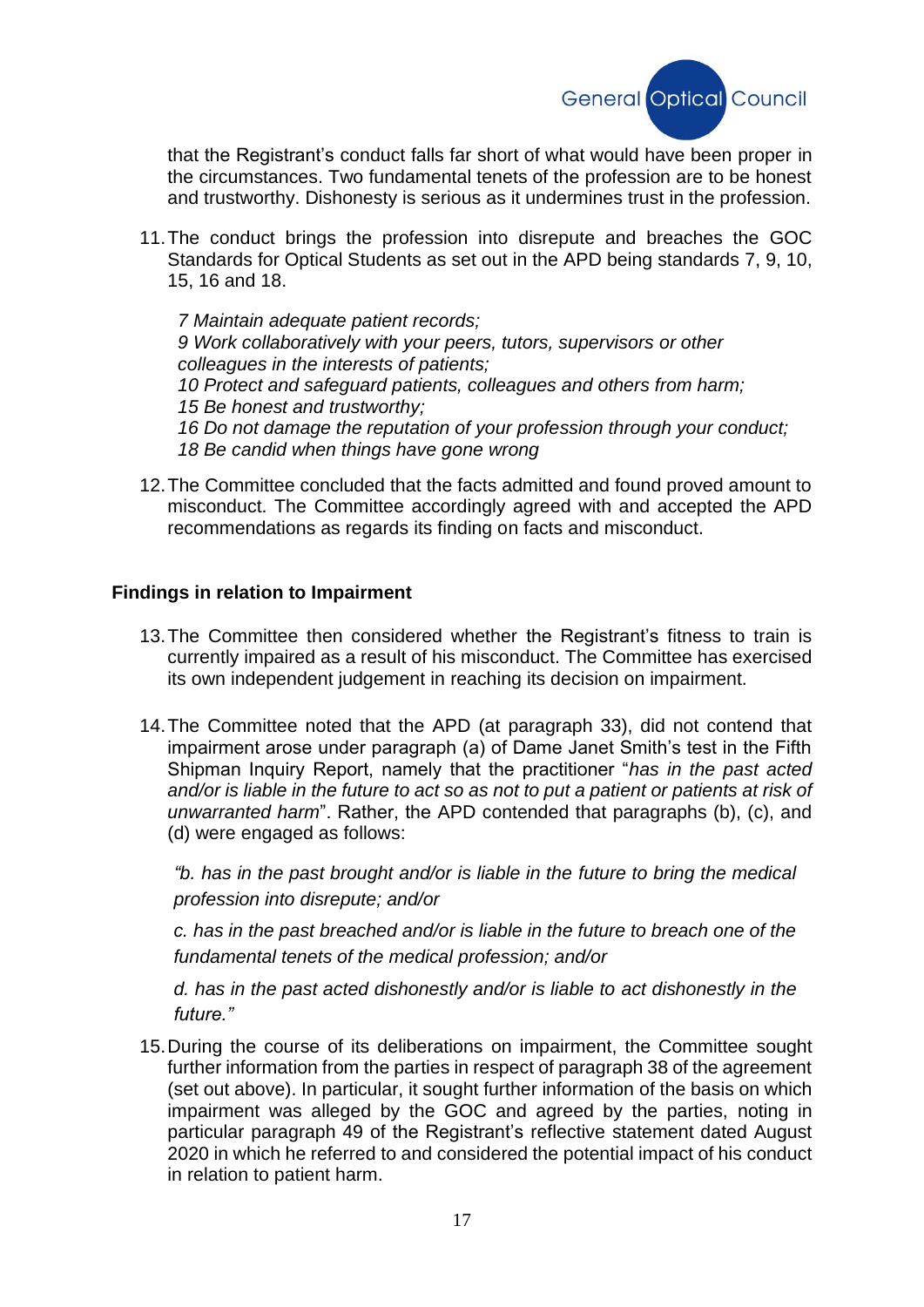

- 16.Mr Taylor, on behalf of the GOC, clarified to the Committee that impairment was alleged on the public interest component only, and not on the component of public protection. Mr Taylor referred the Committee to an email from [Redacted] at Vision Express dated 2 April 2019 in which [Redacted] stated that "*no there was no patient harm*", and "*no, there have not been any other incidents relating to the registrants conduct*". Mr Taylor stated that based on this information and noting the test in the *Grant* case, the GOC concluded that the "*public interest was sufficient for a decision on impairment to be made*". Mr Claxton, on behalf of the Registrant, had no observations.
- 17.In respect of impairment, the Committee disagreed with the position of the parties as set out in the APD.
- 18.The Committee noted that the Registrant has considered that his conduct had the potential to cause patient harm. He specifically accepts that a different clinician viewing falsified records could suspect that a patient was suffering from a disease or medical issue when this was not the case. The Registrant states "*this could have deleterious consequences for an innocent person and possibly bring harm to the patient*".
- 19.In the Committee's judgement, whilst not all of the retrospective amendments to patient records were of clinical significance, there were a number which, in the Committee's view, could have potentially misled subsequent practitioners, and affect patient care. For example, in respect of Patient A the amendment by the Registrant that he had supplied a low vision aid when he had not; in relation to Patient B the Registrant claimed to have telephoned the patient and recorded that the patient was asymptomatic when this did not accurately reflect the sight test; in relation to Patient D the Registrant had retrospectively recorded the size of the visual loss when this did not accurately reflect the sight test, and in relation to Patient the Registrant amended the patients record to state that he had discussed with the patient's mother possible surgery when this did not accurately reflect the sight test undertaken.
- 20.In the Committee's view, had the falsified amendments to records not been detected there was a risk of potential harm to patients, particularly in view of the nature and potential consequences of some amendments (as evidenced above) and the number of records the Registrant amended. Although it was confirmed to the GOC that no patient harm had occurred, the Committee was not informed of how Vision Express came to this conclusion. For example, there is no information of an internal investigation conducted by Vision Express or follow up contact with each patient to establish there had been no patient harm. Accordingly, the Committee concluded that this was a case where public protection was relevant to its consideration to current impairment.
- 21.The Committee therefore decided to reject the APD.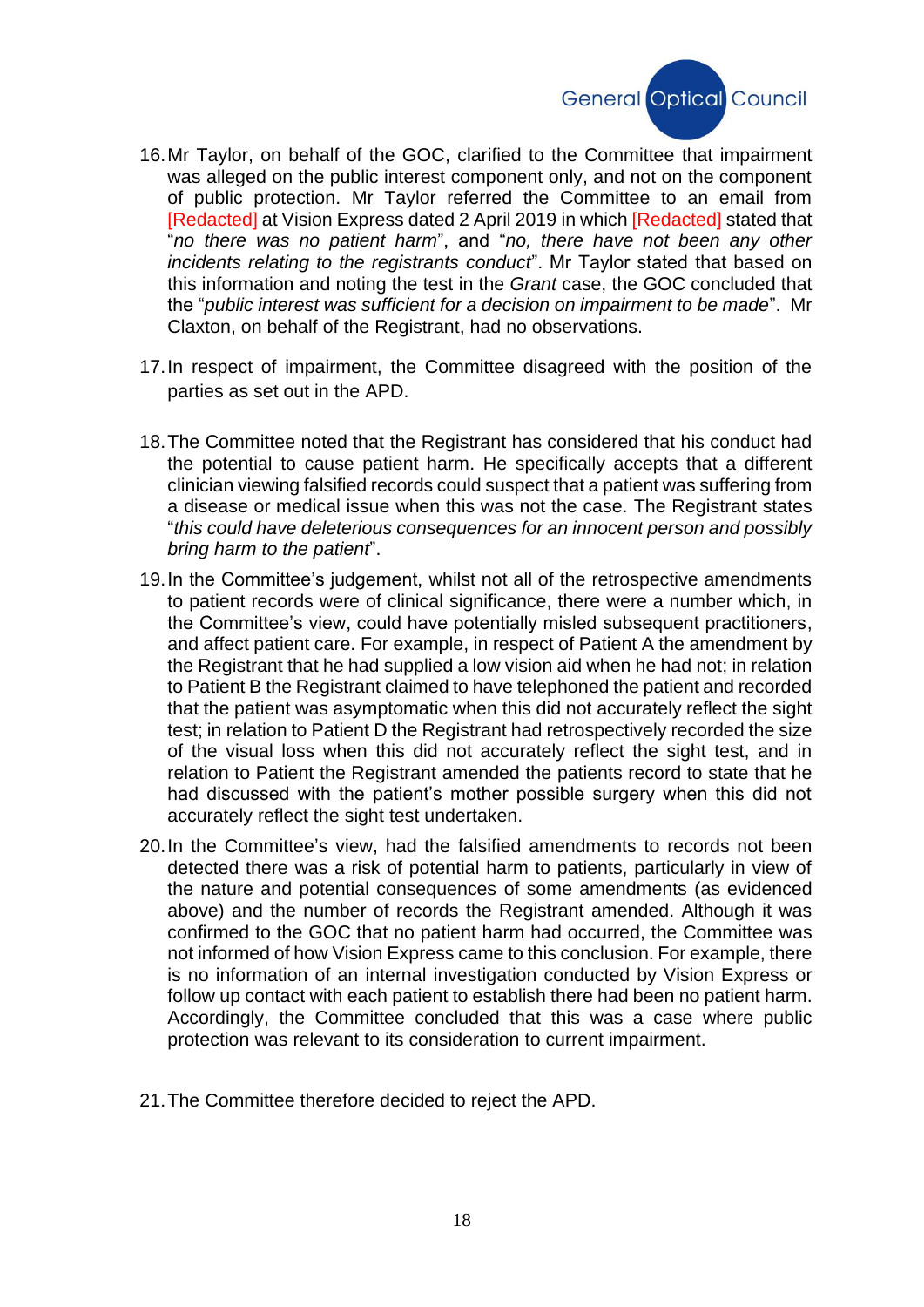

22.Following the Committee's findings, the parties agreed to amend APD in light of the Committee's findings and resubmit this to the Committee in accordance with paragraph 8.6 of the APD Policy:

*8.6 If the panel do not agree with the agreed panel disposal report, the GOC and the registrant may agree to amend the report in light of the panel's findings and resubmit this to the panel at a reconvened hearing. Alternatively, the case will proceed under the usual hearings process.*

23. An amended APD was received by the Committee on the morning of 1 March 2022, signed and dated by Mr Taylor on behalf of the GOC, and the Registrant's representative. The amendments to the APD read as follows:

*34.Factors (a), (b), (c) and (d) are engaged in this case.*

*35. With regards to factor (a), the Council and the Registrant appreciate and accept that the circumstances presented a risk of harm to patients, as acknowledged by the Registrant in paragraph 49 of his reflective statement of August 2020.*

*39. The Registrant accepts that his fitness to train is currently impaired on the basis of both public protection and public interest grounds.*

- 24.The amended APD sets out that Mr Sujawal admits that his fitness to train is currently impaired on the basis of both public protection and public interest.
- 25.The Committee considered its findings on impairment in light of the amended APD. As set out above, the Committee considered that limb (a) of the Dame Janet Smith criteria was engaged, in so far as Mr Sujawal's conduct had the potential to place patients at a risk of harm in the past. The Committee considered that Mr Sujawal has shown insight into his failings by virtue of making the admissions contained within the APD, his reflective statements and representations, his deep regret and remorse, and his learning and remediation. In his reflective statement and representations, he has demonstrated what the potential impact of his misconduct could have had on patients as set out in paragraph 49 of his reflective statement dated August 2020, and, and further, in paragraph 26 where Mr Sujawal states:

*Breaching the standards for a GOC registrant is very grave and my transgressions are some of the most serious possible. I had falsified, amended and presented these records for assessment purposes. I worried deeply about bringing possible harm to the patients. Even being told by others that I hadn't harmed patients did not allow me to rest easy. I thought long and hard and tried to place myself in the shoes of the patient.*

26.Further, the Committee noted that Mr Sujawal has stated in his response to the GOC dated 5 August 2020: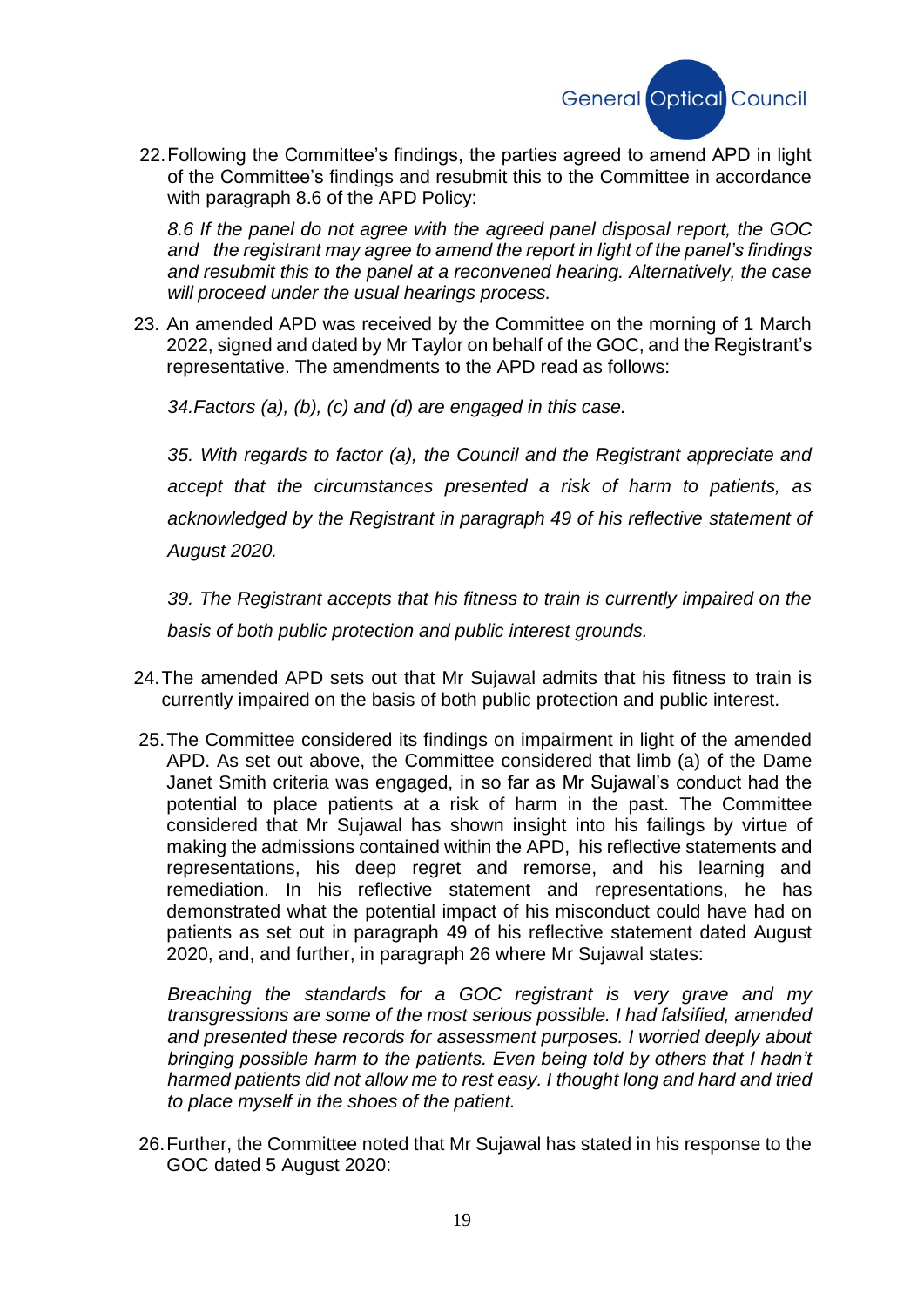

*The GOC has obtained a clinical risk assessment report from Roma Malik. Roma Malik observes that "assuming the registrant takes action to remedy his apparent failings, the level of risk to the public is low".*

- 27. In all the circumstances, although the Committee found Mr Sujawal's misconduct had placed patients at a risk of harm in the past, the risk to patient harm going forward was considered to be low.
- 28. The Committee therefore decided that the Registrant's current fitness to practise is impaired on both public protection grounds, as well as on the grounds of the need to uphold the wider public interest.
- 29. The Committee considered that this was a case where the wider public interest considerations were relevant. Mr Sujawal had admitted to dishonestly amending a number of clinical records retrospectively, submitting falsified patient records to the College of Optometrists as part of the stage 1 and 2 assessments, yet only admitting to the GOC and Registrar of having falsified two patient records when Mr Sujawal knew there were more than two patient records that had been falsified by him. The Committee considered such behaviour required a finding of current impairment in order to maintain the reputation of the profession and to uphold the standards required of a registered professional. Consequently, the Committee accepted the parties' position as set out in the agreement, that the misconduct of Mr Sujawal in this case is sufficiently serious so as to necessitate a finding of impairment. Accordingly, in the Committee's judgement, the Registrant's fitness to practise in impaired on the grounds of public protection and public interest.

#### **Decision on sanction**

- 30.The Committee noted the APD recommends a 9-month Suspension Order with no review and with no immediate order. The Committee is not bound by that recommendation, and it considered the sanctions available to it from the least necessary to the most severe - no sanction, financial penalty, conditional registration, suspension, erasure.
- 31.The Committee was aware that the purpose of sanction is to protect the public and uphold the public interest, and that any sanction must be proportionate. The Committee took into account the legal advice, the Hearings and Indicative Sanctions Guidance (December 2021) as well as other authorities set out in the agreed Report.
- 32.The Committee agreed with the aggravating and mitigating factors as set out in the APD. It first considered imposing no sanction or to apply a Financial Penalty Order. In light of its findings on impairment, the Committee was of the view that neither sanction would be sufficient in the public interest in upholding proper standards and maintaining public confidence in the profession. Further, the misconduct was not financially motivated, nor did it result in financial gain.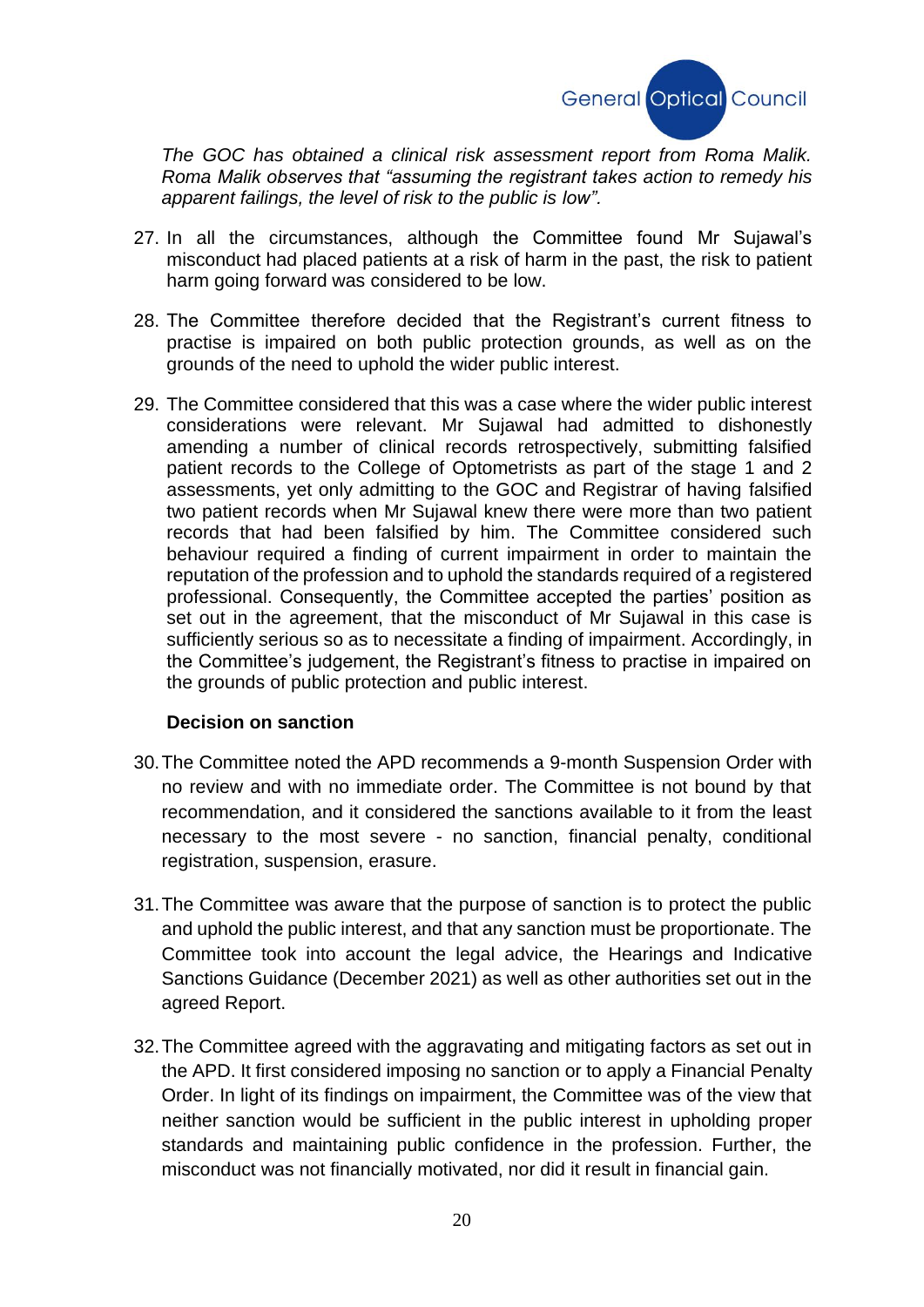

- 33.The Committee next considered Conditional Registration and Conditions of Practice. It was mindful of its earlier findings and that any conditions must be proportionate, workable and realistic. The Committee concluded that the findings were of a nature, namely repeated and deliberate dishonest conduct, that is not liable to be sufficiently and effectively controlled and managed by conditions of practice. In these circumstances, the Committee was not able to formulate proportionate and appropriate conditions that would be measurable and address the wider public interest.
- 34.The Committee next considered a Suspension Order. Suspension is appropriate when some or all of the following factors are apparent:

*Paragraph 21.29 of the Indicative Sanctions Guidance:* 

*a. A serious instance of misconduct where a lesser sanction is not sufficient.* 

*b. No evidence of harmful deep-seated personality or attitudinal problems.* 

*c. No evidence of repetition of behaviour since incident* 

*d. The committee is satisfied the registrant has insight and does not pose a significant risk of repeating behaviour*

*e. In cases where the only issue relates to the registrant's health, there is a risk to patient safety if the registrant continued to practise, even under conditions.* 

- 35.The Committee agreed that (a)-(d) are relevant to the Registrant's misconduct. The Committee found that the Registrant has developed significant insight as demonstrated in his reflective accounts and response to the Allegation. It noted that the Registrant had considered the potential impact his misconduct could have had on patient safety. The Committee attached significant weight to the testimonials submitted on behalf of the Registrant. It noted that the writers of the testimonials were aware of the Allegation and spoke highly of the Registrant's professionalism and trustworthiness. The Committee did not consider the Registrant's dishonesty was a deep-seated attitudinal issue. There is no evidence of any repetition of the dishonesty since the incidents forming the Allegation in 2018. The Committee therefore concluded that, whilst there was a low risk of repetition, it appeared from the evidence before the Committee that, given the steps taken by the Registrant, the risk was diminishing.
- 36.The Committee therefore agreed with the APD that a 9-month Suspension Order was an appropriate and proportionate sanction which would serve to protect the public and the wider public interest. This sanction is required to reflect the seriousness of the findings and to uphold the confidence of the public in the profession.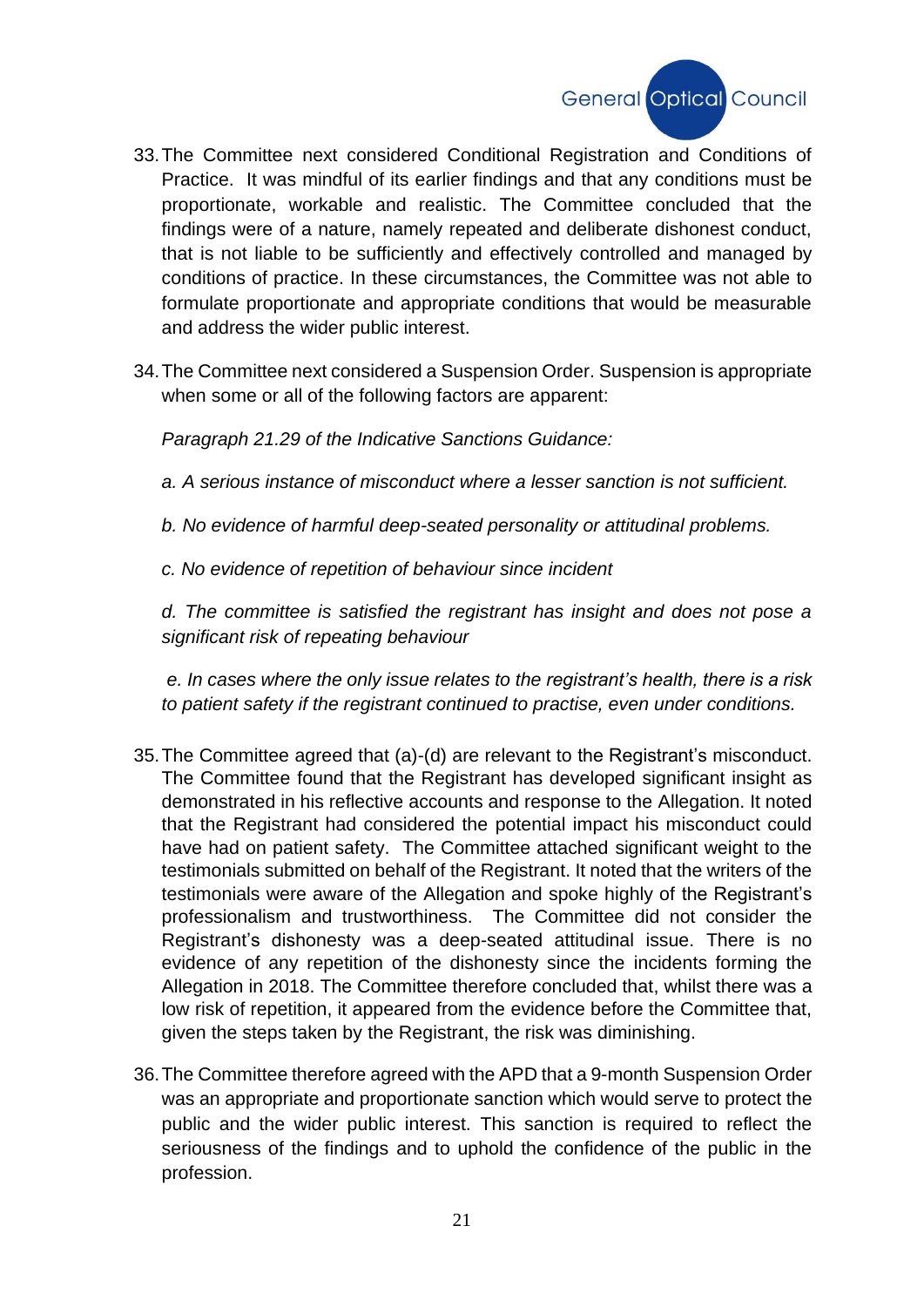

- 37.The Committee carefully considered Erasure. This is a serious case of dishonesty which was deliberate and repeated. The Registrant has breached a fundamental tenet of his profession. However, in light of the mitigating factors identified, including his significant insight and journey since the Allegation, the Committee formed the view that Erasure from the register was not the only means of protecting the public and maintaining public confidence in the profession. It concluded that the Registrant's conduct was not fundamentally incompatible with registration, and that Erasure would be disproportionate.
- 38.In all the circumstances the Committee decided that a 9 months Suspension Order was necessary and appropriate to protect the public, to mark the seriousness of the conduct, to protect the reputation of the profession, to maintain public confidence and to declare and uphold proper standards.

### **Review Hearing**

39.The Committee considered that in light of all of its findings, particularly as to insight, the low risk of repetition, and no repetition since the incidents forming the Allegation over 3 years ago, that a review hearing before the expiry of the Suspension Order was not required.

#### **Immediate order**

**40.**The Committee agreed with the position of the parties that an immediate order for suspension was not required as an immediate order was not necessary in order to protect the public, nor was one required in the public interest or in the Registrant's own interests. In reaching this decision, the Committee considered there was a low risk of repetition; there had been no repetition since the incidents identified over three years ago; there was a low risk of patient harm; and the public interest was sufficiently addressed by the substantive order and would not be undermined if no immediate order were imposed.

#### **Suitability of APD in this case.**

41.Finally, the Committee referred back to the Policy and paragraph 6.2, in order to satisfy itself that this case was suitable to be dealt with under the APD route. In all the circumstances, the Committee was satisfied that this case was suitable to be resolved by way of APD and imposes a sanction of 9 months suspension without a review.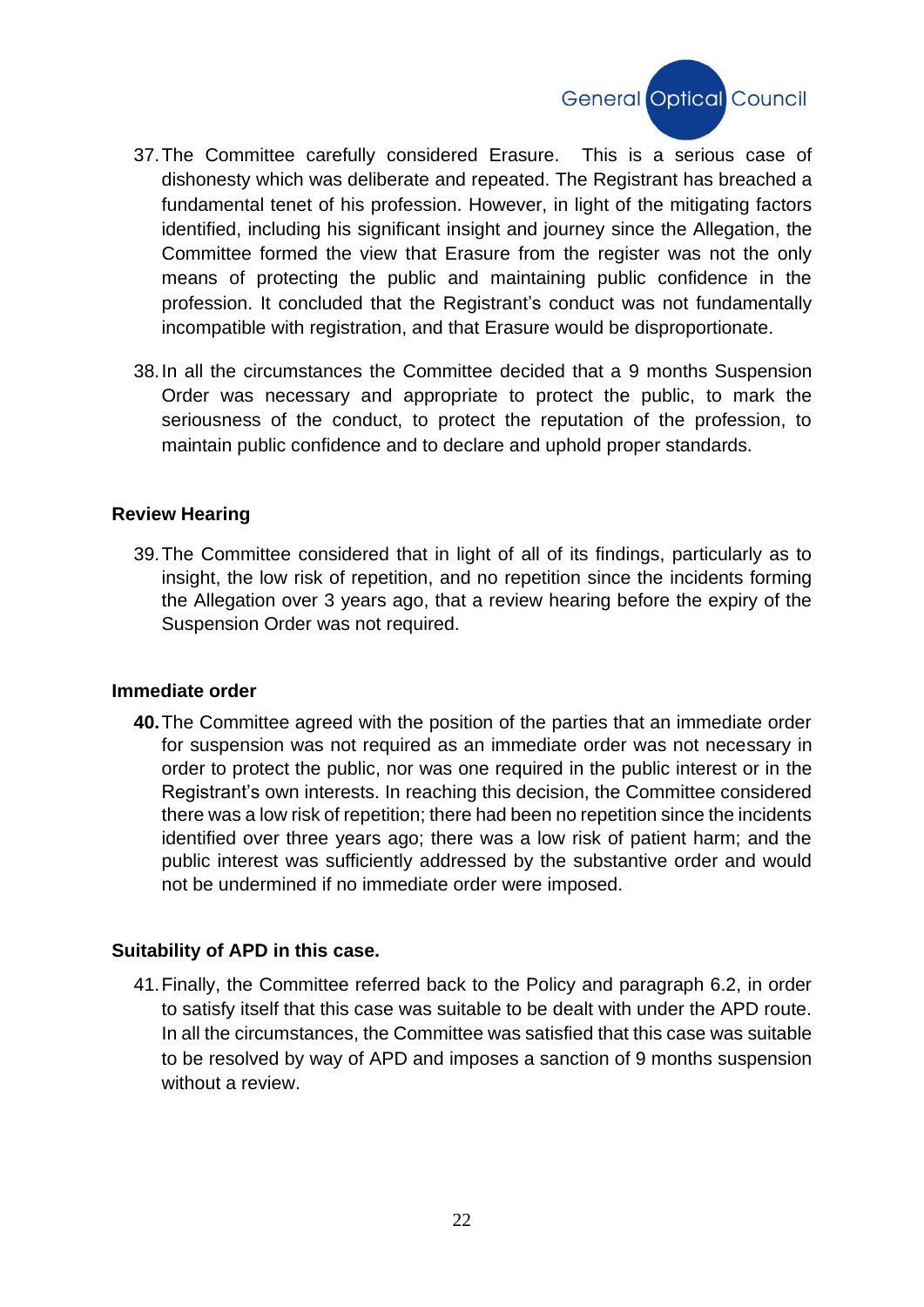

# **Chair of the Committee: Anne Johnstone**

**Signed: Date: 01 March 2022**  $\epsilon$ 

**Registrant: Shahid Sujawal** 

**Signed: Present via video Date: 01 March 2022**